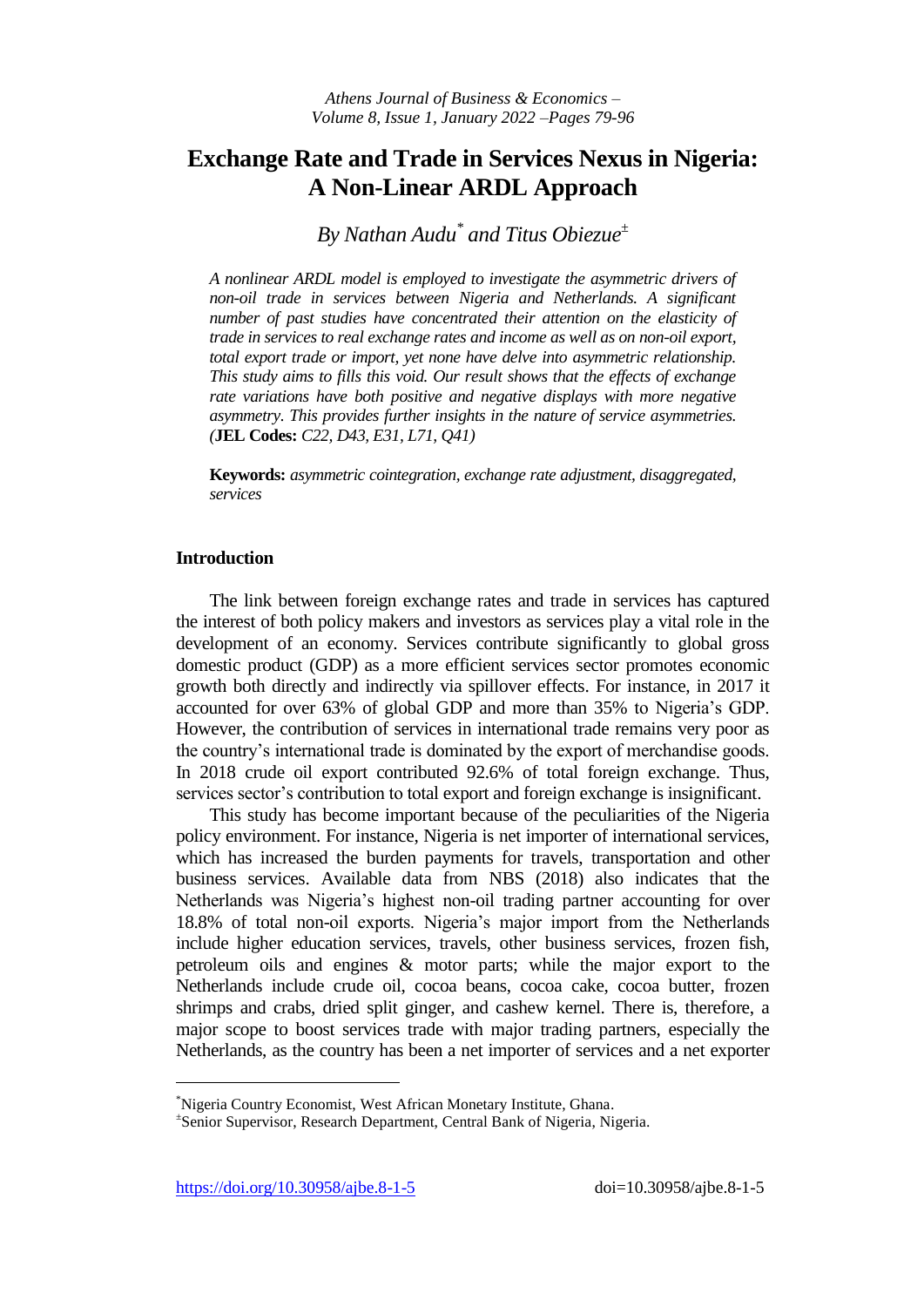of primary commodities. Studies that clarify our understanding of the exchange rate drivers of trade in services in Nigeria are extremely important. This is extremely important for trade in service literature and exchange rate policy.

Following the introduction of the Structural Adjustment Programme (SAP) in 1986, Nigeria reformed its foreign exchange system, trade policies, and business and agricultural regulations. The adoption and implementation of the neo-liberal policies of the SAP in many African countries between the 1980s and 1990s truncated and stagnated the pace and pendulum of economic growth and development in the continent. As a matter of fact, many countries were stuck in a debt trap at the end of the 1990s. This situation had been exacerbated by SAPs. The SAP policies of deregulation and privatization worsened the unemployment crisis which had reached a crisis point by the mid-1980s. Their reform was illconceived and unsuitable for African economics considering its poor volatility and skewed structure and form. In the past years, we have seen a debt-trap scenario in Greece. After ten years of crisis, conditionalities, bailouts and insufficient debt relief, EU lending countries seriously consider demanding that Greece generate budget surpluses until the year 2060 so it can service its debt. Clearly, the core of Nigeria's SAP is a radical reform of trade and exchange rate policies combined with enhanced market liberalization measures and institutional changes to create a degree of economic flexibility which would enhance the effectiveness of the incentive system.

Even though the liberalisation of the exchange rate promoted economic growth and development, it also contributed to exchange rate volatilities. Evaluating the asymmetry effects of exchange rate volatilities and using a nonlinear model is perhaps the direction of current and future economic research. In particular, Bussiere (2013) in assessing the pass-through effect of exchange rate volatility to import and export prices found an asymmetric relationship. Exchange rate volatilities impact on traded goods' prices in an asymmetric manner and on trade itself which finally impact on the trade balance. Secondly, Bahmani-Oskooee and Fariditavana (2016) employed the non-linear ARDL approach to evaluate the J-Curve phenomenon and found more evidence of the J-curve supporting nonlinear adjustment of variables as well as asymmetric effects of exchange rate changes on the trade balance, using bilateral trade balance models of the U.S. with each of her six largest trading partners.

This paper contributes in two ways. First, it confirms asymmetric effects of exchange rate volatilities on bilateral trade balances on three service sectors between Nigeria and Netherlands. The Netherlands tops the list of Nigeria's nonoil traders with about 20%. Secondly, it employed the a generalized NARDL model, which distinguishes small to large volatilities in exchange rate change and captures nonlinear exchange rate effects between Nigeria and Netherlands with greater precision than the more common two-way decomposition of appreciation and depreciation.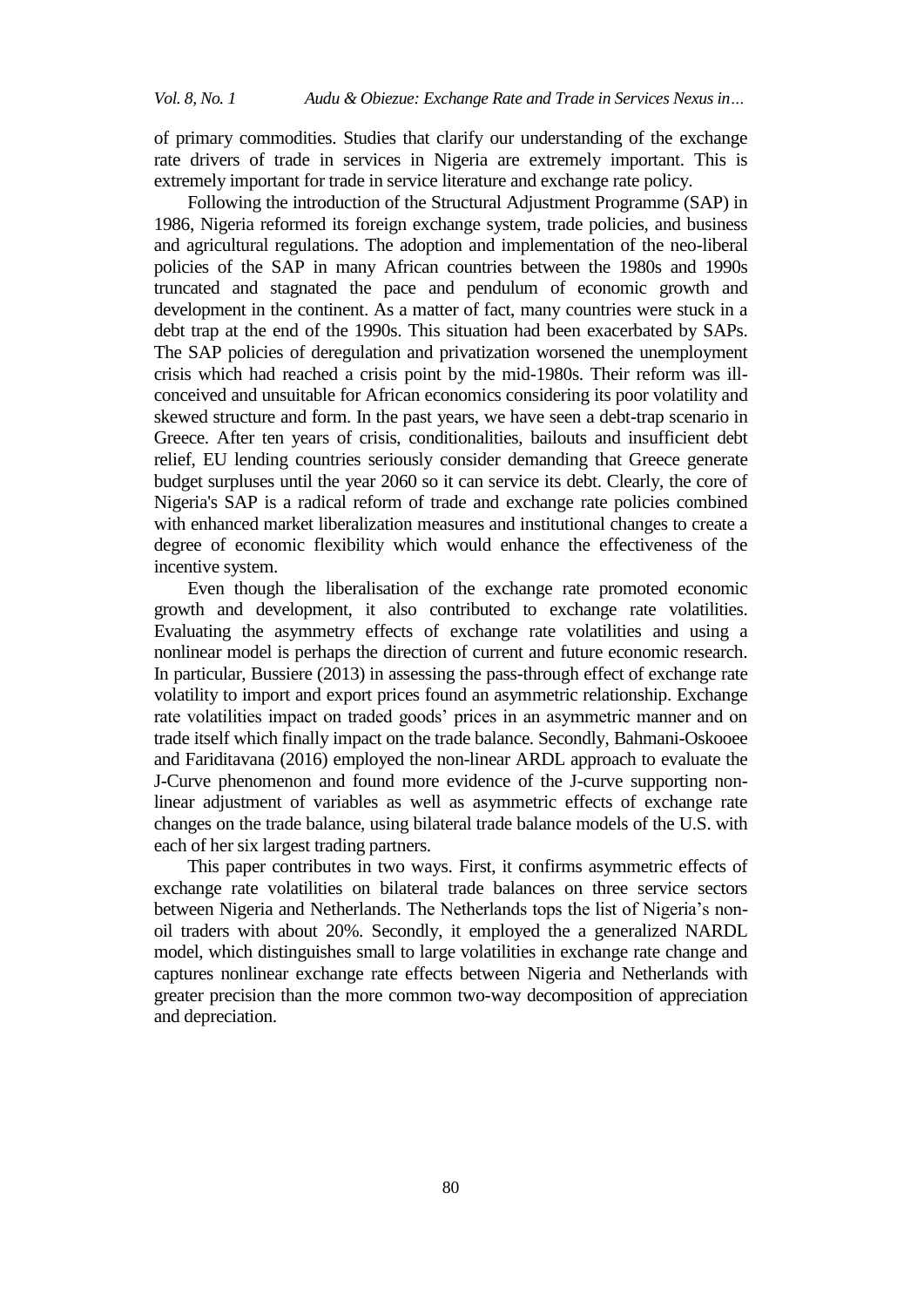#### **Empirical Literature on Trade in Services and Exchange Rate**

Large volume of literature on exchange rate volatility and trade in service exist and discussions are ongoing. [Pattichis](https://www.emeraldinsight.com/author/Pattichis%2C+Charalambos) (2012) used disaggregated data on US - UK trade to investigate the effects of exchange rate depreciation on trade in services both in the short-and long-run. The study focused on travel, passenger fares and other transportation services and employs the ARDL approach. The results reveal that the real exchange rate has a statistically significant effect on trade in services in at least one of the time periods. Similarly, Mallick (2012) carried out a comparative empirical analysis of the role of exchange rate on services and goods exports. The study finds that while depreciation of exchange rate encourages services exports, it discourages goods exports. The finding suggests that depreciation of currencies strategy has a greater potential for the poor economies to gain from their exports.

Baggs et al. (2010) analyse the effects of industry specific real exchange rate movements on the profitability, survival, and sales of Canadian service sector firms. The study show significant exchange rate effect on service firms that is qualitatively similar to that found for manufacturing firms. Employing a VAR model to investigate the exchange rate propagation mechanisms to real exports of U.S. services and agricultural sectors on monthly data from 1992:1 to 2009:12, Ojede (2015) found that exchange rate shocks impact services exports more than they do on agricultural exports. However, Ketenci and Uz (2010) empirical findings revealed that the real exchange rate is not a significant determinant for the trade in services. Other studies such as Prieto et al. (2011) revealed that internet penetration is a significant determinant of trade in services in the importing country as opposed to the exporter.

Utilizing traditional and recent models of import and export demand functions Moshirian (2007) estimated the determinants of trade flows for two service industries, travel and passenger transportation services for 16 Organisation for Economic Co-operation and Development (OECD) countries. The empirical results indicate similarity between trades in goods and trade in services. Also, Khan et al. (2014) employed GARCH-based exchange rate volatilities and the least-squares dummy variable technique with fixed-effects estimation to measure the volatility impact on both demand functions with reference to Pakistan's trading partners. The results show that, when Pakistan employed the US dollar as the vehicle currency with its trading partners, volatility discouraged both imports and exports.

It is therefore obvious from the literature that the impact of exchange rate volatility on trade in services vary across countries and services sector. Babatunde (2016) estimated the elasticity of trade in services to real exchange rates and income in Nigeria. Adopting the imperfect substitute's model, the empirical findings revealed an inelastic real exchange rate and income elasticities in export and import of services functions in the long and short run. In his work, Aliyu (2010) used the VECM and the VAR model to analyse the impact of exchange rate volatility on Nigeria's non-oil exports. The result established a long-run stable and negative relationship between Naira exchange rate volatility and non-oil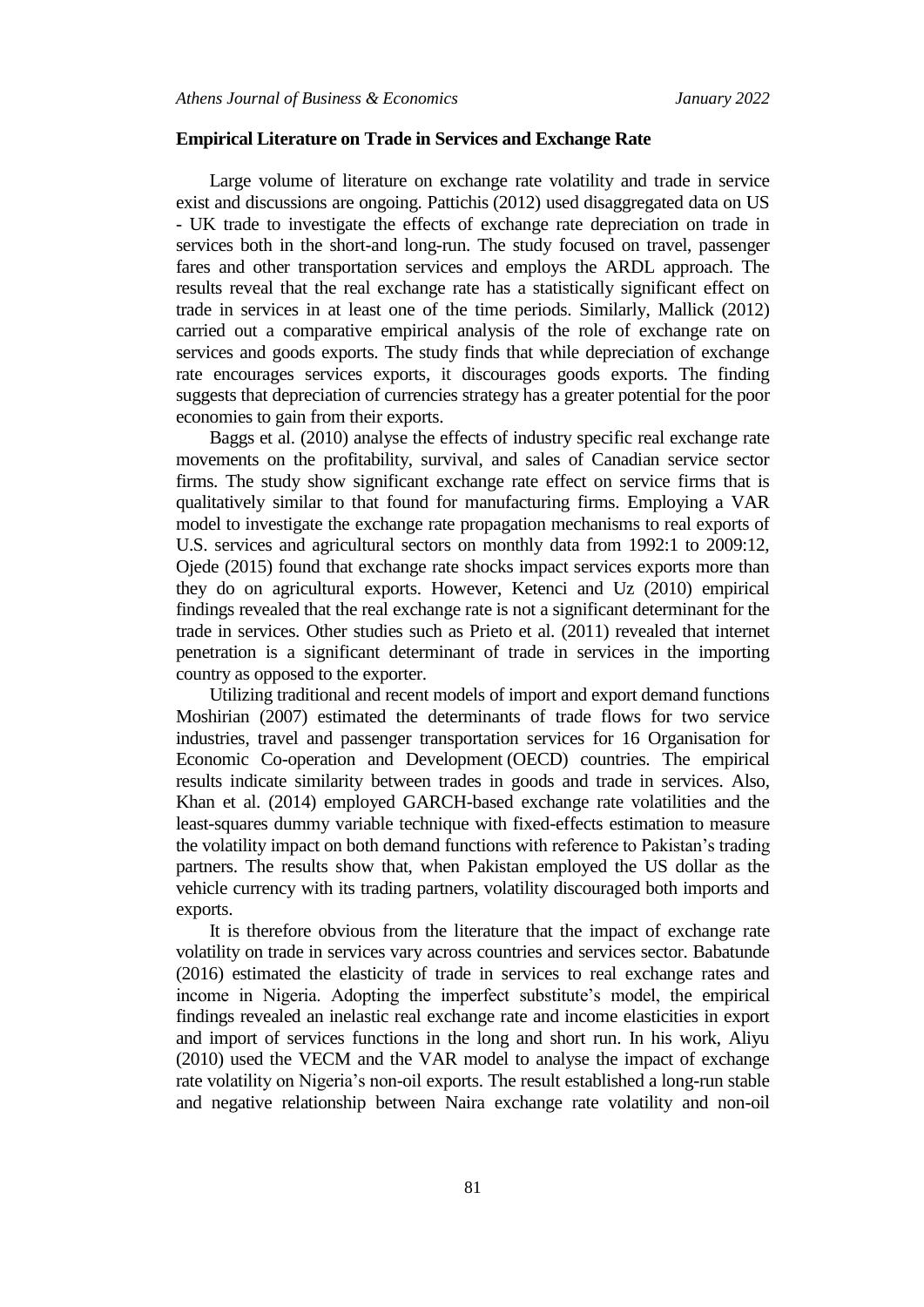exports in Nigeria. In the alternative, the result was positive for the US Dollar exchange rate volatility and non-oil exports.

Dickson and Andrew (2013) using the error correction and GARCH models investigated the impact of exchange rate fluctuations on trade variations in Nigeria. The result of the study had it that exchange rate volatility is not significant in explaining variations in import but it was found to be statistically significant and positive in accounting for variations export. In the same vein, Aliyu and Tijjani (2015) empirically examine the long-run pass through of the official exchange rates into trade balance in Nigeria by means of threshold cointegration and asymmetric error correction modeling. The estimated asymmetric ECM provide new evidence for slower transmission of exchange rate depreciations into the country's trade balance, which in turn appears to offer partial support for the Dutch disease hypothesis.

Imoughele and Ismaila (2015) investigated the impact of exchange rate on non-oil export in Nigeria. They applied Johansen's co-integration test to establish both the short and long run relationship between non-oil exports and the independent variables. The OLS result showed that effective exchange rate, money supply, credit to the private sector and economic performance have a significant impact on the growth of non-oil export, while appreciation of exchange rate has negative effect. Using the same methodology, Abogan et al. (2014) investigated the impact of non-oil export on economic growth in Nigeria. They found that the impact of non-oil export on economic growth was moderate. From the above, it is clear that apart from Babatunde (2016) who estimated the elasticity of trade in services to real exchange rates and income, other studies in Nigeria have focused on the impact of exchange rate on non-oil export, total export trade or import. This study fills the gap by investigating the asymmetry effects of exchange rate volatilities on bilateral trade balances of Nigeria with the Netherlands.

## **Model Specification and Data Description**

To moderate the likely risk of aggregation bias and to capture the sub-sectoral effects which may occur at the service level, demand for travels (TRV), transportation (TRN) and other business services (OBS) trade in services is specified based on the top three NBS services groupings. We opted for TRV, TRN and OBS because they constitute over 85% of trade balance in Nigeria. Also, available data from NBS (2018) indicated that the highest ten trading partners in descending other in oil and non-oil shows that Netherlands (oil) and Netherland (non-oil) accounts for 15.2% and 18.8%, respectively. Chiu et al. (2010) investigated the nexus between real exchange rate and trade balance. They employed Rose and Yellen, (1989) the reduced form equation with similar countries. Their result revealed that the impact of trade balance depends on the real exchange rate as well as the incomes of both the domestic and foreign economies. Thus, in the case of Netherland (non-oil) and Nigeria trade, the relationship for each grouping of service *i* is represented by an algebraic function thus:

$$
TBAL_{i,t} = f(BDC, GDPNetherland, GDPNigeria)
$$
\n
$$
(1)
$$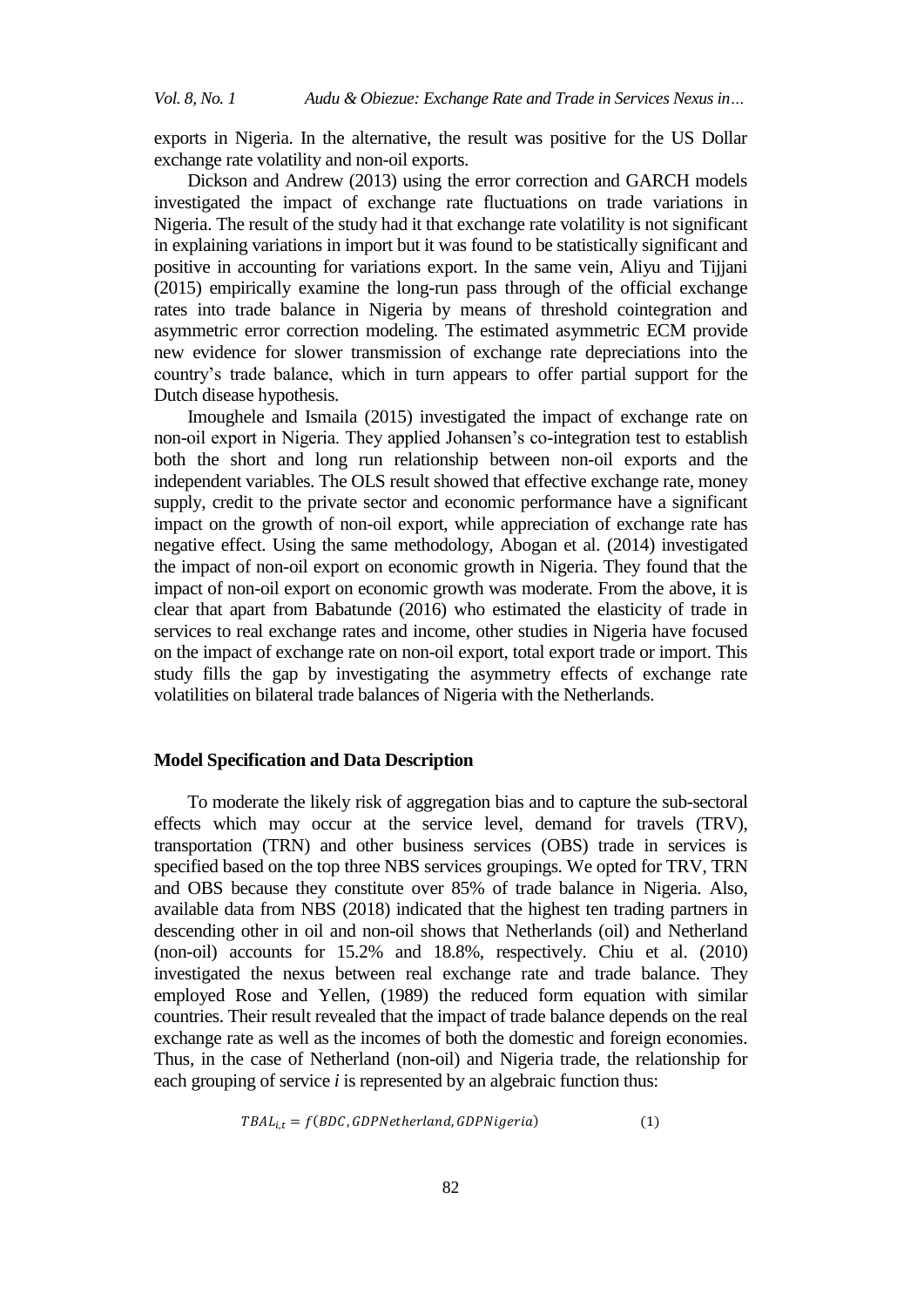where  $TBAL_{i,t}$  equals trade balance of grouping I, which defines Nigerian non-oil exports to Netherlands divided by Nigerian imports from Netherlands in that grouping; Average bureau de change exchange rate is the real exchange bilateral rate in US dollars between Nigeria, Netherlands, hence, an increase connotes a depreciation of the naira and vice versa. GDP–Netherland and Nigeria, is the nominal GDP of both countries, respectively. All variables except TBAL are in logarithmic form.

The foregoing argument in equation (1) is symmetrical, thus, our disaggregated model follows an eclectic Shin et al. (2014), Atil et al. (2014) and Kilian et al. (2011) methodology to inspect the asymmetric effect of nominal exchange rate on trade in services as shown in equations (2) and (3).

$$
\omega_{i} = \gamma_{10} + \sum_{k=1}^{\alpha} \gamma_{11}, k^{i}t - k
$$
  
+ 
$$
\sum_{k=1}^{\alpha} \gamma_{12}, k^{\pi}t - k + \mu_{1,t}, \qquad \text{where } t = 1, 2, \dots, T
$$
  

$$
\pi_{i} = \gamma_{20} + \sum_{k=1}^{\alpha} \gamma_{21}, k^{i}t - k
$$
  
+ 
$$
\sum_{k=1}^{\alpha} \gamma_{22}, k^{\pi}t - k + \mu_{1,t} + \sum_{k=1}^{\alpha} \lambda_{21}, k^{\pi^{+}}t - k + \mu_{2,t} \text{ where } t
$$
  
= 1, 2, ..., T (3)

where  $\alpha =$  lag order,  $i_t$  = change in exchange rate and  $\pi_t$  = column vector of macroeconomic variables: exchange rate and output. The linear symmetric model of i<sub>t</sub> and  $\pi_t$  is represented in equation (2), while in equation (3), we included exchange rate change and a censored variable  $i_t$  or  $(i_t^+)$ . The  $i_t^ _{t}^{\pm}$  variable depicts the positive and negative changes in exchange rate, as presented in equation (4):

$$
i_t^+ = \begin{cases} i_t, & \text{if } i_t > 0\\ 0, & \text{if } i_t \le 0\\ i_t^- = \begin{cases} i_t, & \text{if } i_t < 0\\ 0, & \text{if } i_t \ge 0 \end{cases} \end{cases} \tag{4}
$$

The coefficient  $\gamma_{10}$  and  $\gamma_{20}$  in equations (2) and (3) represents the intercept term of column vector. Similarly,  $\gamma_{11}$  and  $\gamma_{21}$ , symbolizes the coefficients of the exchange rate change. The value  $y_{12}$  and  $y_{22}$  is the matrix of macroeconomic variables.  $\lambda_{21}$  = censored variable column vector coefficient.  $\mu_{1,t}$  and  $\mu_{2,t}$  are the residual vectors.

#### *Data Description Fluctuation*

From Figure 1, we presented graphs (a, b, c, d, e and f) for trend analysis at levels for the variables in our model: ratios of trade balance for Travels, Transportation, Other business services, Bureau de Change exchange rate as well as Netherlands and Nigeria nominal gross domestic product, respectively. We graphed and the outcome is presented in Figure 1. The evaluation of Figure 1a, reveals that the element of the ratio of Nigeria's exports to Netherlands over Nigeria's imports from Netherlands on travels (TBTRVNN) exhibits a continuous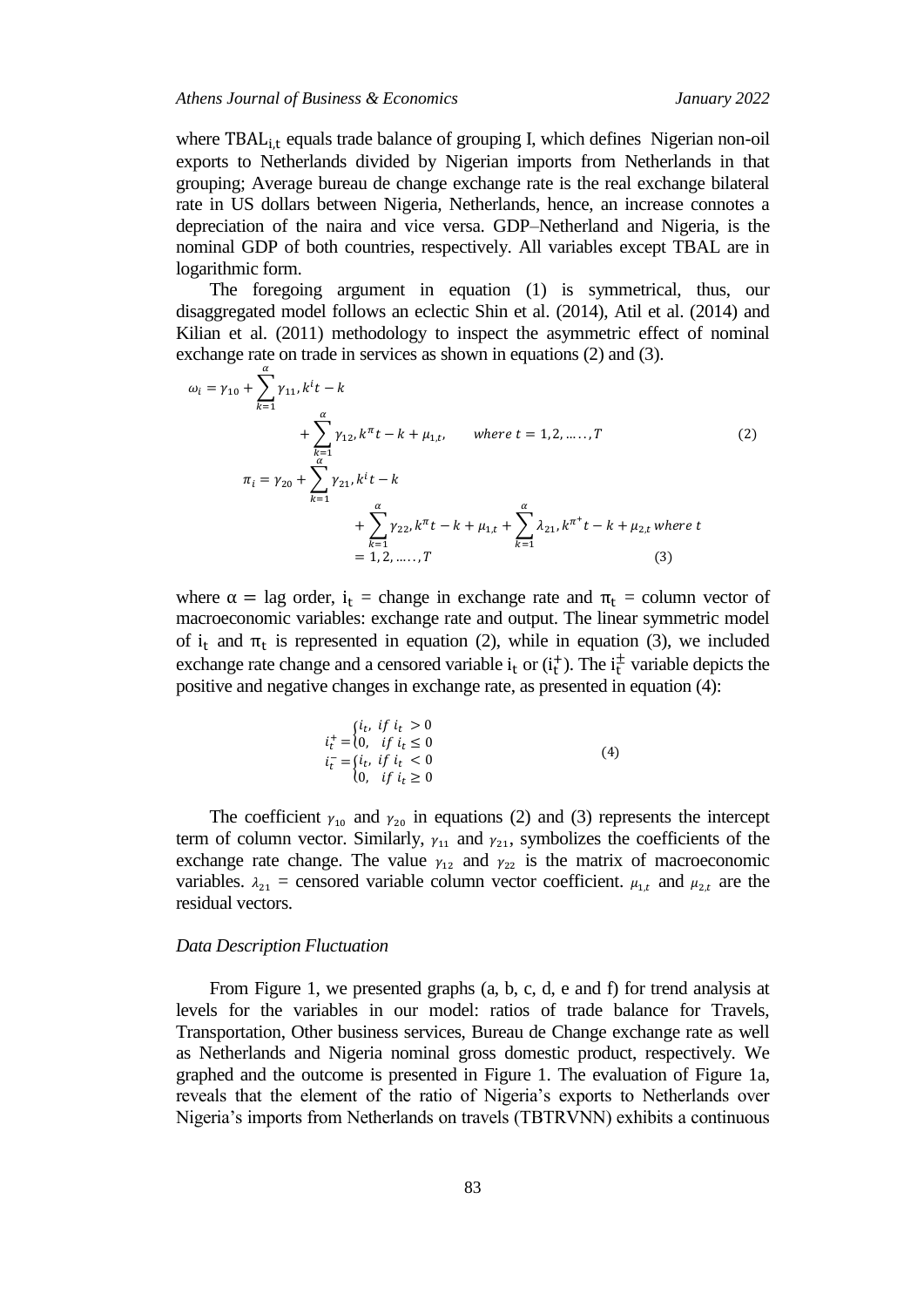variability with the lowest ebb in 2018Q1 and has a deterministic trend in the oscillation while Figure 1b showed that the ratio of Nigeria's exports to Netherlands over Nigeria's imports from Netherlands on transportation (TBTRNNN) unveils a endless cyclical fluctuation with the lowest recede in 2014Q4 and a deterministic trend in the variation.





Figure 1c, indicated that it has a humped shaped instability but showed a major downward break around 2008Q4 and this could be attributed to the 2008 global financial crisis while Figures 1d – BCD exchange rate exhibited element of minor break in 2016Q3 as result of the shift to a more flexible exchange rate regime. Similarly, Figures 1e – Netherlands nominal GDP and 1f – Nigeria's nominal GDP, demonstrated rectilinearly upward with a deterministic trend in the pattern. Also, graphs e and f, reveal that the gross domestic product (GDP) of Netherlands and Nigeria maintained a steady growth throughout the period. The GDP of Netherlands grew from US\$563.011 million to US\$1.88 billion from 2008Q1 to 2018Q2, it is an increase of about 70%. Similarly, the GDP of Nigeria grew from US\$391.5 million to US\$1.21 billion from 2008Q1 to 2018Q2, it represents an increase of about 68%.

## **Analysis**

The evaluation of the asymmetric influence of trade in services on exchange rate, a reduced-form equation was estimated which was derived from a simple dual country (Nigeria and Netherlands) model of trade harkened to Rose and Yellen (1989) using quarterly series spanning 2008Q1 to 2018Q4. The factors used in our VAR model included trade in services, exchange rate (BDC), foreign output (The Netherlands), domestic output (Nigeria). The BDC exchange rate represents the value of the naira in the basket, comprising  $0.5US\$  + 0.5EUR. Output is nominal gross domestic product. All the parameters employed in this study are in their natural logarithms.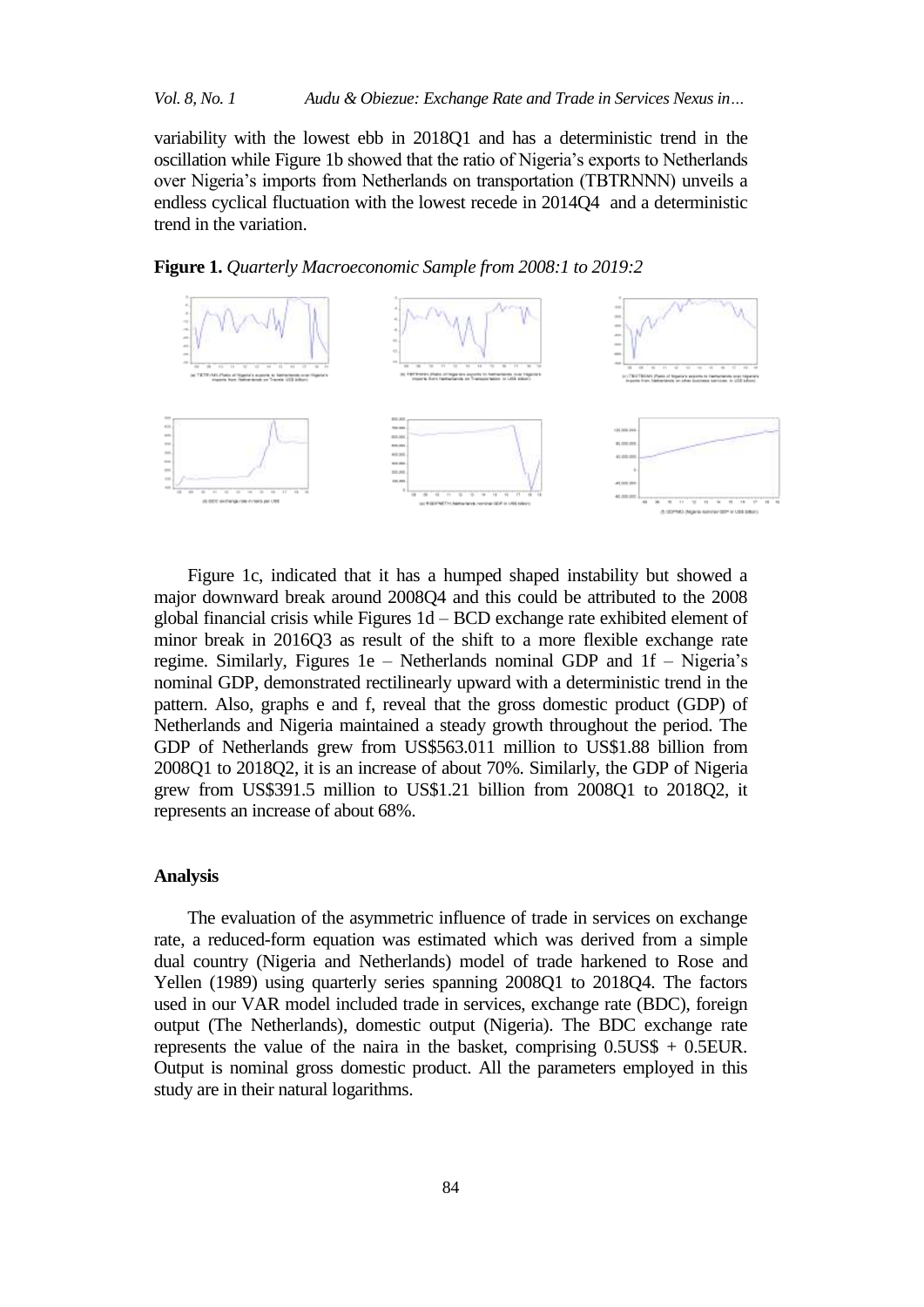#### *Athens Journal of Business & Economics January 2022*

We conducted summary statistics, correlation matrix and other preliminary tests for all the series as shown in Tables 1, 2 and 3, respectively. The summary statistics in Table 1 provides information about the mean, range, standard deviation, skewness, kurtosis and Jarque-Bera statistics, respectively. The average of Nigerian trade balance (Travels – TBTRVNN, Transportation – TBTRNNN and Other business services -TBOTBSNN), the logarithms of Bureau de Change exchange rate (LBDC), The Netherlands's nominal GDP (LRGDPNeth) and Nigeria's nominal GDP (LGDPNig) were -11.11, -5.89, -160.92, N4236.13, US\$589,144.10 million and US\$83,321,717.00 million, respectively.

| <b>Statistics</b> | Tbtrynn  | Tbtrnnn  | <b>Thothsnn</b> | <b>Bdc</b> | Gdpneth   | Gdpnig       |
|-------------------|----------|----------|-----------------|------------|-----------|--------------|
| Mean              | $-11.11$ | $-5.89$  | $-160.92$       | 236.13     | 589144.10 | 83321717.00  |
| Median            | $-10.29$ | $-5.38$  | $-134.81$       | 169.50     | 651336.60 | 86714353.00  |
| Maximum           | $-0.80$  | $-2.82$  | $-5.00$         | 490.00     | 737048.00 | 121000000.00 |
| Minimum           | $-29.86$ | $-12.98$ | $-640.69$       | 119.00     | 10315.33  | 39157884.00  |
| Std. Dev.         | 7.13     | 2.42     | 134.27          | 105.01     | 177615.60 | 25509685.00  |
| <b>Skewness</b>   | $-0.61$  | $-1.18$  | $-1.12$         | 0.79       | $-1.97$   | $-0.22$      |
| Kurtosis          | 3.00     | 3.68     | 4.60            | 2.16       | 5.62      | 1.80         |
| Jarque-Bera       | 2.88     | 11.64    | 14.52           | 6.19       | 43.01     | 3.13         |
| Probability       | 0.24     | 0.00     | 0.00            | 0.05       | 0.00      | 0.21         |

**Table 1.** *Summary Statistics*

The series range (maximum and minimum) values were  $-0.80$  and  $-29.86$  for TBTRVNN, –2.82 and –12.98 for TBTRNNN, –5.00 and –640.69 for TBOTBSNN, N490 and N119.00 for LBDC, US\$737,048.00 million and US\$10,315.33 million for LGDPNeth, US\$121,000,000.00 million and US\$39,157,884.00 million for LRGDPNIG with the highest standard deviation of US\$25,509,685.00 million for GDPNig, US\$177,615.60 million for GDPNeth, 134.27 for TBOTBOBSNN, N105.01 for BDC, followed by 7.13 (TBTRVNN), while the standard deviation of 2.42 for TBTRNNN, respectively.

The evidence of a positive skewness exist in the statistical distribution of Bureau De Change exchange rate, thus, inferring that the variable is extreme right tailed. Conversely, TBTRVNN, TBTRNNN, TBOTBSNN, GDPNeth and RGDPNig possesses a small and negative skewness statistics (i.e., leptokurtic), thus, signifying the presence of a left tail. However, the kurtosis which measures peakedness and tailedness of a normal series indicated that all the variables are highly peaked as well as platykurtic than normal distribution except BDC and GDPNig which are less than 3, thus, indicating that the series is reasonably peaked and mesokurtic. The Jarque–Bera (JB) which employs the evidence from skewness and kurtosis to validate normality confirms normality for all the series shows that all the series are normality distributed.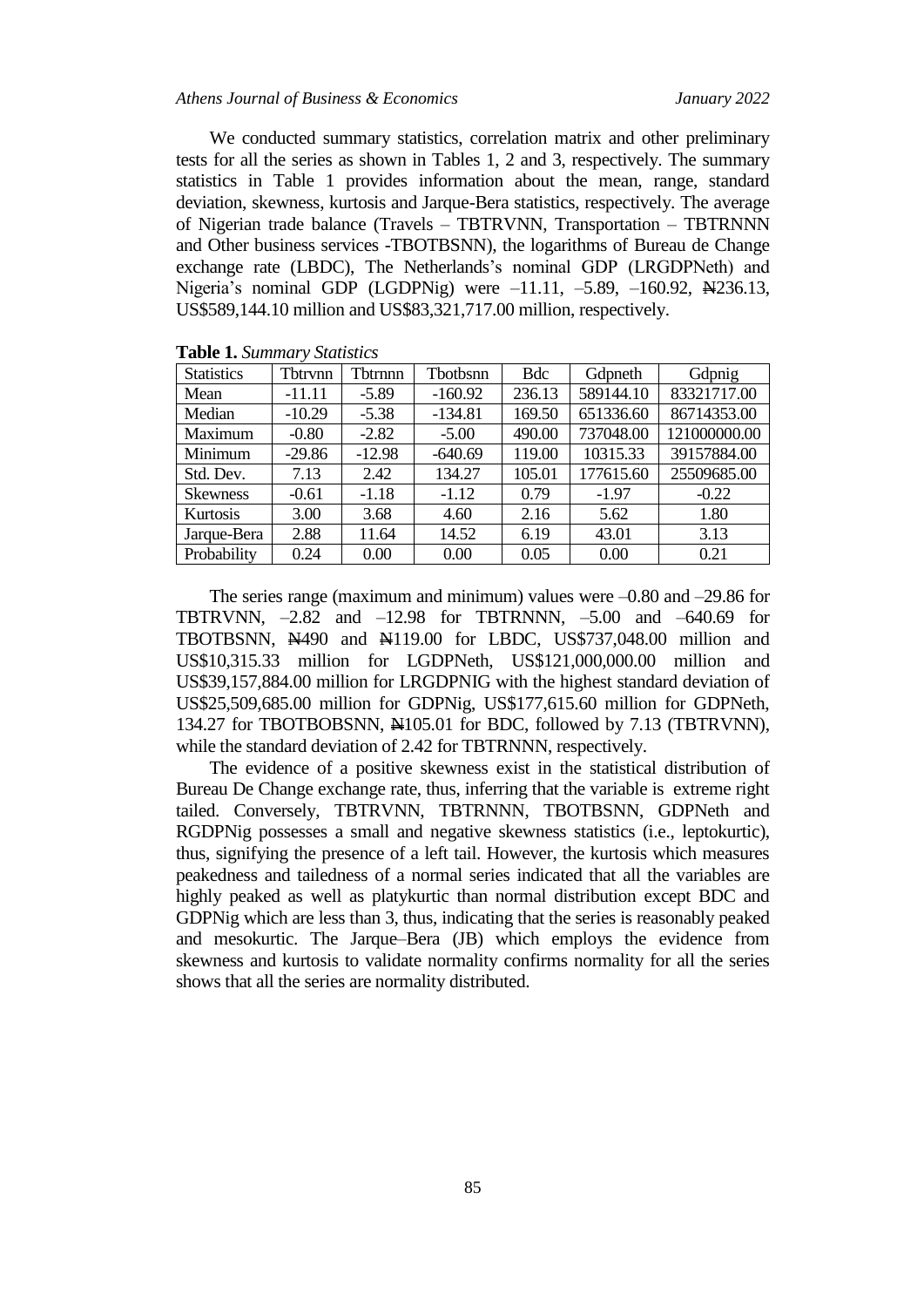*Vol. 8, No. 1 Audu & Obiezue: Exchange Rate and Trade in Services Nexus in…*

| {Correlation}   |                |                |                 |               |                |               |
|-----------------|----------------|----------------|-----------------|---------------|----------------|---------------|
| [t-Statistics]  | <b>TBTRVNN</b> | <b>TBTRNNN</b> | <b>TBOTBSNN</b> | <b>BDC</b>    | <b>GDPNETH</b> | <b>GDPNIG</b> |
| (Probability)   |                |                |                 |               |                |               |
| <b>TBTRVNN</b>  | 1              |                |                 |               |                |               |
|                 |                |                |                 |               |                |               |
| <b>TBTRNNN</b>  |                | 1              |                 |               |                |               |
|                 |                |                |                 |               |                |               |
| <b>TBOTBSNN</b> |                |                | 1               |               |                |               |
|                 |                |                |                 |               |                |               |
|                 | ${0.1693}$     | ${0.4282}$     | ${0.2245}$      |               |                |               |
| <b>BDC</b>      | [1.1392]       | [3.1433]       | [1.5281]        | 1             |                |               |
|                 | (0.2608)       | (0.0030)       | (0.1336)        |               |                |               |
|                 |                |                |                 |               |                |               |
|                 | ${0.4381}$     | $\{-0.1233\}$  | ${0.3126}$      | $\{-0.4397\}$ |                |               |
| <b>GDPNETH</b>  | [3.2327]       | $[-0.8245]$    | [2.1832]        | [-3.2474]     | 1              |               |
|                 | (0.0023)       | (0.4141)       | (0.0344)        | (0.0022)      |                |               |
|                 |                |                |                 |               |                |               |
|                 | ${0.0408}$     | ${0.1187}$     | ${0.4967}$      | ${0.8321}$    | $-0.4776$      |               |
| <b>GDPNIG</b>   | [0.2709]       | [0.7931]       | [3.7963]        | [9.9530]      | $[-3.6059]$    |               |
|                 | (0.7877)       | (0.4320)       | (0.0004)        | (0.0000)      | (0.0008)       |               |

**Table 2.** *Correlation Matrix*

Table 2 presents correlation summaries for the three models at 5 per cent significant levels. The result indicated that the relationship between TBTRVNN and BDC, GDPNig; between TBTRNNN and GDPNig as well as between TBOBSNN and BDC where positive but insignificant while that of TBTRNNN and GDPNeth was also insignificant and negative. Table 2 also shows a significant positive association (0.44) of TBTRVNN and GDPNeth. These results confirmed the import dependent nature of the Nigerian economy. The result from Table 2 reveals a significant positive association (0.43) of TBTRNNN and BDC. These results confirmed that most Nigerian source for their dollar from the parallel market when traveling abroad. A moderate significant positive correlation of 0.31 and 0.50 exists between TBOTBSNN and GDPNeth and GDPNig, respectively. This confirms that both Netherlands and Nigeria benefit from transportation services. A very high positive significant relationship of 0.83 exists between BDC and GDPNig. This confirms that appreciation of the naira to US dollar is more beneficial to the Nigerian economy. A moderate significant negative correspondence of 0.44 and 0.48 exist between BDC and GDPNeth as well as between GDPNeth and GDPNig, respectively. This confirms that trade in service between Netherlands and Nigeria is negatively skewed in-favour of Netherlands than Nigeria.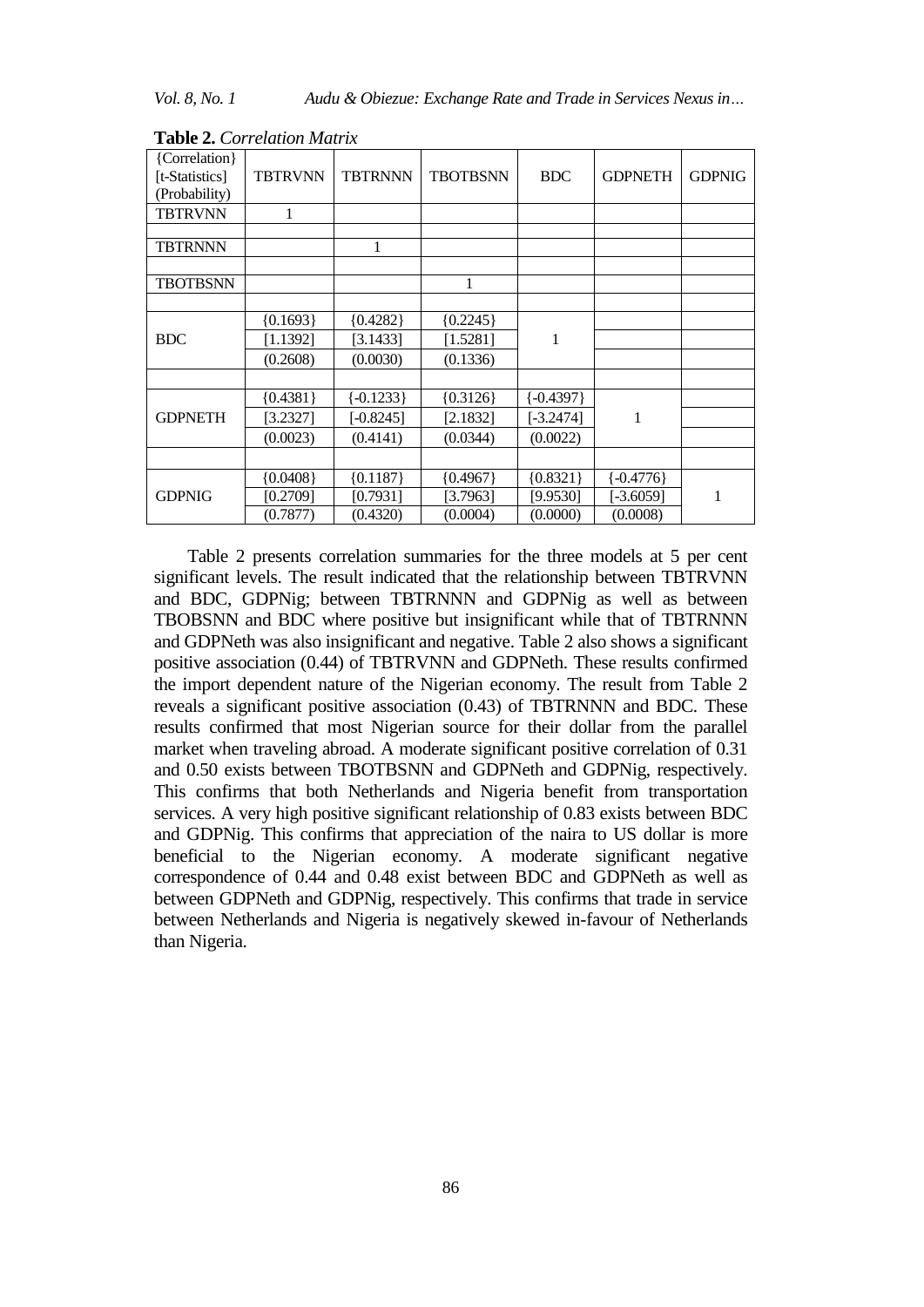|                 |          | Phillip-Perron (PP) | NG-Perron (NP) | Decision   |      |
|-----------------|----------|---------------------|----------------|------------|------|
| Variables       | Level    | $1st$ Diff          | Level          | $1st$ Diff |      |
| <b>TBTRVNN</b>  | $-3.720$ | $-11.501$           | $-2.707$       | $-2.980$   | I(0) |
| <b>TBTRNNN</b>  | $-3.074$ | $-8.342$            | $-2.259$       | $-3.284$   | I(0) |
| <b>TBOTBSNN</b> | $-1.814$ | $-10.398$           | $-1.772$       | $-3.105$   | I(1) |
| <b>LBDC</b>     | $-0.925$ | $-4.948$            | $-0.692$       | $-3.192$   | I(1) |
| LGDPNeth        | $-1.216$ | $-3.824$            | $-1.311$       | $-0.546$   | I(1) |
| LGDPNig         | $-2.343$ | $-8.856$            | $-12.37$       | $-3.206$   | I(0) |

**Table 3.** *Unit Root Test*

*Reference: Findings of Research*

Our VAR model requires that the series must be stationary. To ascertain the used Phillip–Perron (PP) and NG–Perron (NP) unit root tests is shown in Table 3. The preliminary test result in Table 3 reveals that the null hypothesis of unit root was accepted for TBTRVNN, TBTRNNN and GDPNig in levels while all other series were reject the null hypothesis of unit root at first differences. In the light of the above result, it was inferred that the data were  $I(0)$  and  $I(1)$ . This means that our autoregressive distributed lag (ARDL) model can be employed satisfactory. Also, except TBTRVNN, TBTRNNN and GDPNig, all other variables enter into the analysis in their levels. The study used the Akaike, Schwarz and Hannan-Quinn information criterion which selected lag order 2 and 1, respectively, was selected in the three models as shown in Table 4.

|                  | <b>Travels</b>                 |           |                       |            |           |           |  |  |  |  |
|------------------|--------------------------------|-----------|-----------------------|------------|-----------|-----------|--|--|--|--|
| Lag              | LogL                           | LR        | <b>FPE</b>            | <b>AIC</b> | <b>SC</b> | HQ        |  |  |  |  |
| $\Omega$         | 90.07                          | <b>NA</b> | 1.42                  | $-4.41$    | $-4.24$   | $-4.35$   |  |  |  |  |
|                  | 357.11                         | 465.6     | 3.67                  | $-17.29$   | $-16.43$  | $-16.98$  |  |  |  |  |
| $\boldsymbol{2}$ | 397.26                         | $61.77*$  | 1.09                  | $-18.52$   | $-16.99*$ | $-17.98*$ |  |  |  |  |
| 3                | 416.77                         | 26.02     | 9.82*                 | $-18.71*$  | $-16.49$  | $-17.91$  |  |  |  |  |
|                  |                                |           | <b>Transportation</b> |            |           |           |  |  |  |  |
| $\Omega$         | 151.52                         | <b>NA</b> | 0.00                  | $-7.57$    | $-7.39$   | $-7.50$   |  |  |  |  |
|                  | 416.54                         | 462.09    | 0.00                  | $-20.34$   | $-19.48*$ | $-20.03$  |  |  |  |  |
| $\boldsymbol{2}$ | 443.41                         | $41.34*$  | $1.03*$               | $-20.89*$  | $-19.36$  | $-20.34*$ |  |  |  |  |
| 3                | 449.51                         | 8.14      | 0.00                  | $-20.39$   | $-18.17$  | $-19.59$  |  |  |  |  |
|                  | <b>Other Business Services</b> |           |                       |            |           |           |  |  |  |  |
| $\theta$         | 168.95                         | NA        | 2.49                  | $-8.46$    | $-8.29$   | $-8.40$   |  |  |  |  |
| 1                | 427.61                         | 451.00    | 9.87                  | $-21.90*$  | $-20.05*$ | $-20.60*$ |  |  |  |  |
| $\overline{2}$   | 447.03                         | 29.87*    | $8.52*$               | $-21.08*$  | $-19.54$  | $-20.53$  |  |  |  |  |
| 3                | 458.61                         | 15.45     | 1.15                  | $-20.85$   | $-18.63$  | $-20.06$  |  |  |  |  |

#### **Table 4.** *Lag Selection Criteria*

The AR Roots Table and AR Roots graph for Travels, Transportation and Other Business Services in Table 3 and Figure 2, respectively, indicated that all the VAR models are stable. All the data series used in this study were retrieved from the International Financial Statistics (IFS) and national Bureau of Statistics (NBS), the electronic data base of the Central Bank of Nigeria (CBN).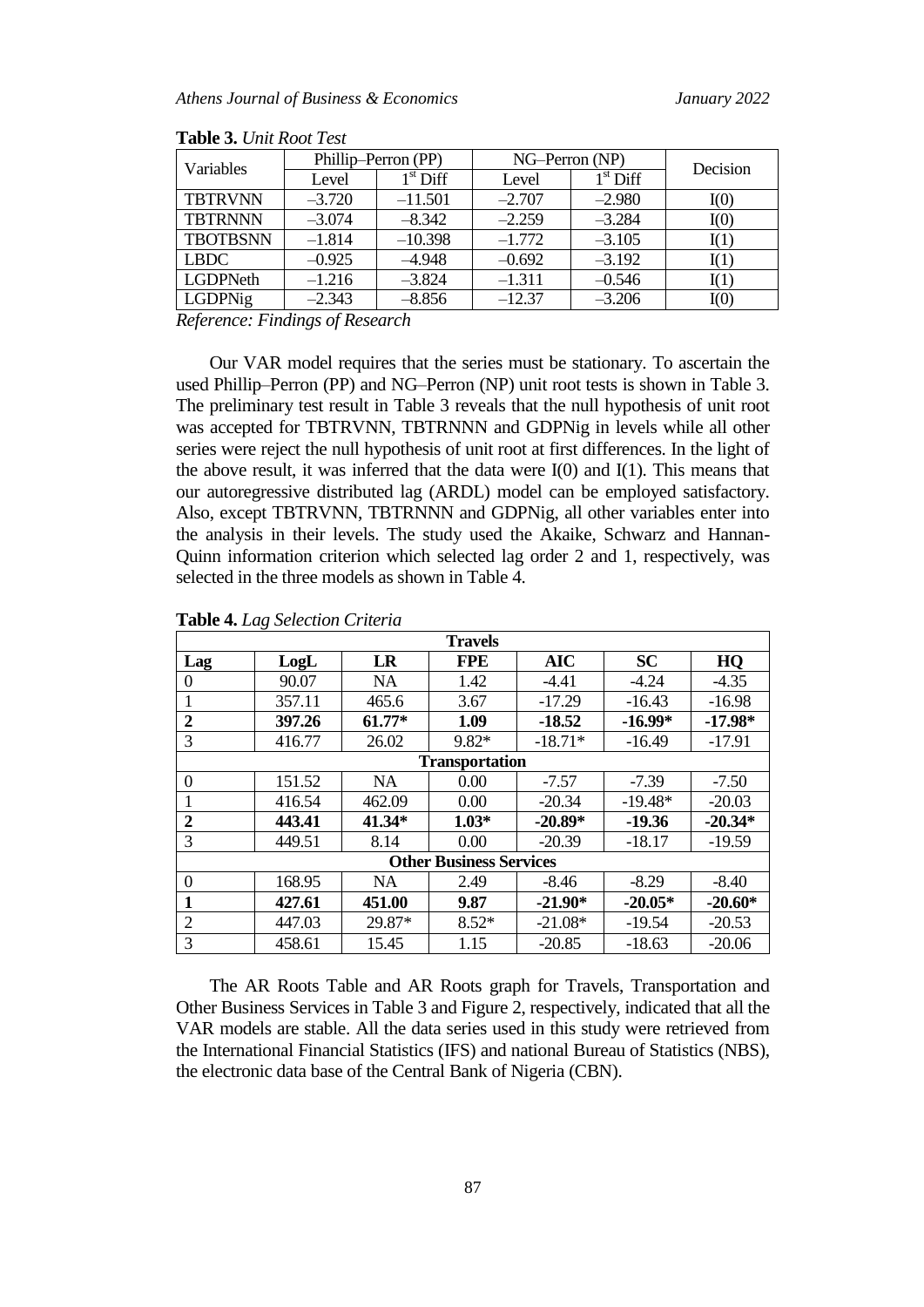| <b>Travels</b> |                |             | <b>Transportation</b> | <b>Other Business Services</b> |                |  |
|----------------|----------------|-------------|-----------------------|--------------------------------|----------------|--|
| <b>Root</b>    | <b>Modulus</b> | <b>Root</b> | <b>Modulus</b>        | <b>Root</b>                    | <b>Modulus</b> |  |
| 0.9906         | 0.9906         | 0.9964      | 0.9964                | 0.9943                         | 0.9943         |  |
| 0.9523         | 0.9523         | 0.9632      | 0.9631                | 0.9585                         | 0.9585         |  |
| 0.8187         | 0.8187         | 0.7771      | 0.7771                | 0.7754                         | 0.7754         |  |
| 0.1807         | 0.1807         | 0.1947      | 0.1947                | $-0.0229$                      | 0.0229         |  |

**Table 5.** *Roots of Characteristic Polynomial*

*Note:* No root lies outside the unit circle. VAR satisfies the stability condition.

**Figure 2.** *Inverse Roots of AR Characteristic Polynomial for VAR Stability*



We conducted test for the existence of either symmetry or asymmetry in our model. To ascertain this we adopted the bounds test for linear and non-linear cointegration tests as shown in Table 6. The linear and non-linear bounds test result in Table 6, shows that the two key variables have an asymmetric effect on each other in the long-run form models for both the linear and non-linear form specification, since the calculated F-statistics value are greater than both the lower and upper critical bound values at the 5% significant level, thus, signifying the existence of cointegration. The linear and non-linear results reveal that an incorrect model specification would lead to an unreliable conclusion vis-à-vis whether the selected macroeconomic variables co-move in the same direction in the long run or not.

We employed the general-to-specific methodology to evaluate the non-linear model in equations (2), (3) and (4). The results are presented in Tables 7, 8 and 9, respectively. The model allows us to gauge the dynamics in balance of travels, transportation and other business services and their reaction to the selected macroeconomic variables, positive (POS) and negative (NEG) changes in the nominal naira exchange rates. To validate the finding in our long-run equation, we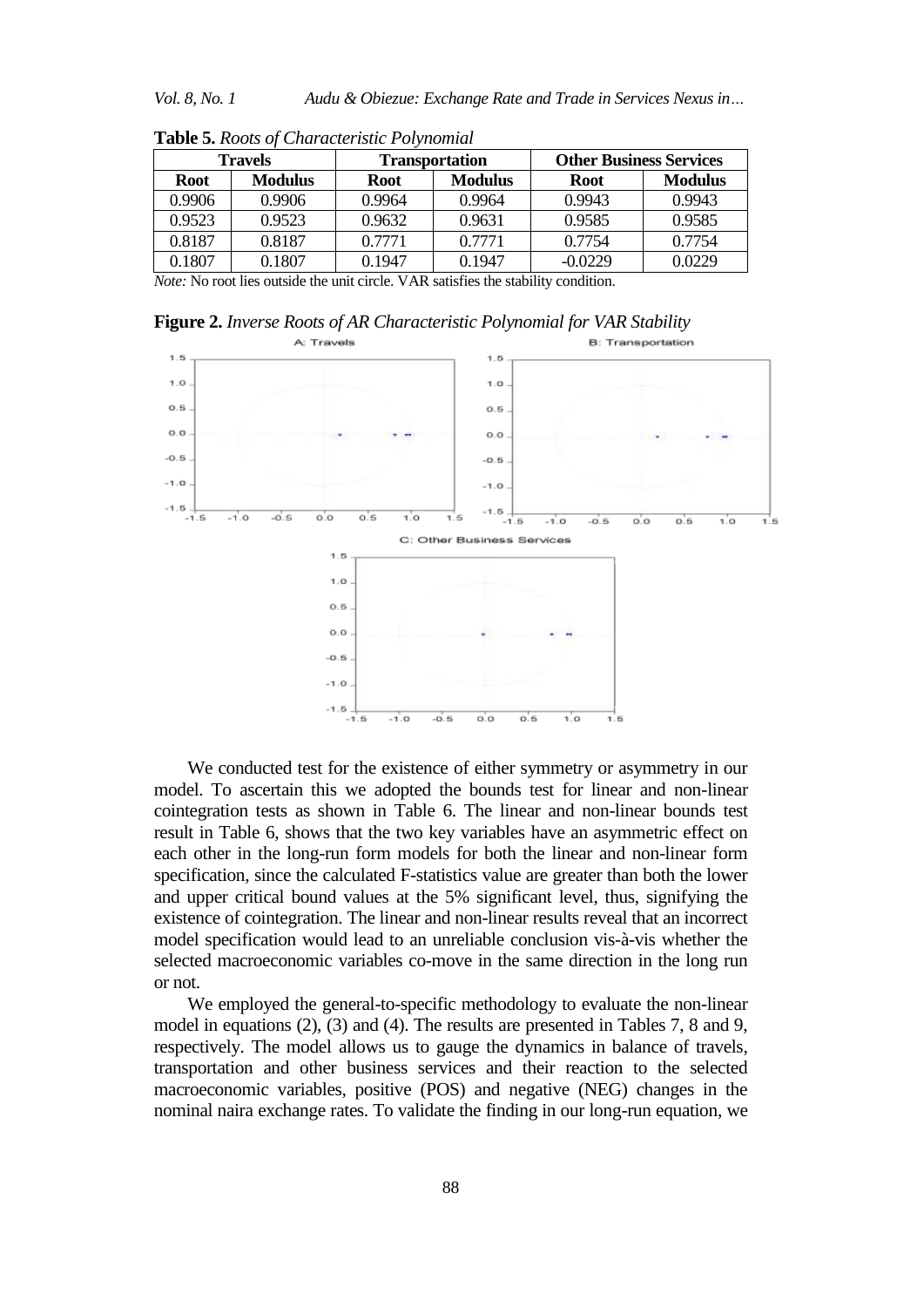conducted various diagnostic tests to ascertain the efficacy of the adjusted Rsquare in the dynamic model and the various outcomes are presented in Table 7. Given the adjusted R-squared value of about 0.82, 0.57 and 0.55, respectively, indicates the existence of a high explanatory command of the regressors in explaining changes of the regressands.

| <b>A: Travels Model</b> |                      |                                |                                         |                   |  |  |
|-------------------------|----------------------|--------------------------------|-----------------------------------------|-------------------|--|--|
| Model                   | <b>F</b> -statistics |                                | <b>Bounds</b>                           | <b>Conclusion</b> |  |  |
| specification           |                      | Lower                          | <b>Upper</b>                            |                   |  |  |
| Linear                  | 6.71                 | 2.79                           | 3.67                                    | Cointegration     |  |  |
| Non-linear              | 11.38                | 2.56                           | 3.49                                    | Cointegration     |  |  |
|                         |                      | <b>B: Transportation Model</b> |                                         |                   |  |  |
| Model                   |                      | <b>Bounds</b>                  |                                         |                   |  |  |
| specification           | <b>F-statistics</b>  | Lower                          | <b>Upper</b>                            | <b>Conclusion</b> |  |  |
| Linear                  | 4.29                 | 2.79                           | 3.67                                    | Cointegration     |  |  |
| Non-linear              | 4.05                 | 2.56                           | 3.49                                    | Cointegration     |  |  |
|                         |                      |                                | <b>C: Other Business Services Model</b> |                   |  |  |
| <b>Model</b>            |                      |                                | <b>Bounds</b>                           |                   |  |  |
| specification           | <b>F-statistics</b>  | Lower                          | <b>Upper</b>                            | <b>Conclusion</b> |  |  |
| Linear                  | 7.58                 | 2.79                           | 3.67                                    | Cointegration     |  |  |
| Non-linear              | 7.13                 | 2.56                           | 3.49                                    | Cointegration     |  |  |

|  |  | Table 6. Bounds Test for Linear/Nonlinear Cointegration |  |
|--|--|---------------------------------------------------------|--|
|--|--|---------------------------------------------------------|--|

*Note:* 5% level of significance. The optimal lag order were based on SIC for A and AIC for B and C.

|                              | <b>Dependent Variables</b> |                       |                                |  |  |  |
|------------------------------|----------------------------|-----------------------|--------------------------------|--|--|--|
| <b>Test</b>                  | <b>Travels</b>             | <b>Transportation</b> | <b>Other Business Services</b> |  |  |  |
|                              | <b>Statistics</b>          | <b>Statistics</b>     | <b>Statistics</b>              |  |  |  |
| Serial correlation LM tests  | 1.2007<br>(0.4119)         | 1.2332 (0.3062)       | 0.4489(0.6421)                 |  |  |  |
| Heteroskedasticity ARCH test | 3.5421<br>(0.8366)         | 0.0844(0.7731)        | 0.0228<br>(0.8807)             |  |  |  |
| Normality test: Jarque-Bera  | 7.0447<br>(0.5189)         | 0.8161(0.6649)        | 9.6450 (0.8732)                |  |  |  |
| <b>Ramsey RESET test</b>     | 3.0652<br>(0.1866)         | 1.7991<br>(0.1338)    | 0.6229<br>(0.7104)             |  |  |  |
| <b>CUSUM</b>                 | <b>Stable</b>              | Stable                | <b>Stable</b>                  |  |  |  |
| CUSUM sum of squares         | <b>Stable</b>              | Stable                | <b>Stable</b>                  |  |  |  |
| R-squared                    | 0.8551                     | 0.6025                | 0.5913                         |  |  |  |
| <b>Adjusted R-squared</b>    | 0.8211                     | 0.5749                | 0.5597                         |  |  |  |

### **Table 7.** *Diagnostics*

*Note:* Probability values of the respective tests are shown in brackets.

More so, the serial correlation LM test and the heteroskedasticity ARCH test show the absence of serial correlation in the residuals and that the residuals have constant variance overtime. Also, the Jarque-Bera test and Ramsey RESET tests, respectively, discloses that the error of variables are normally distributed and the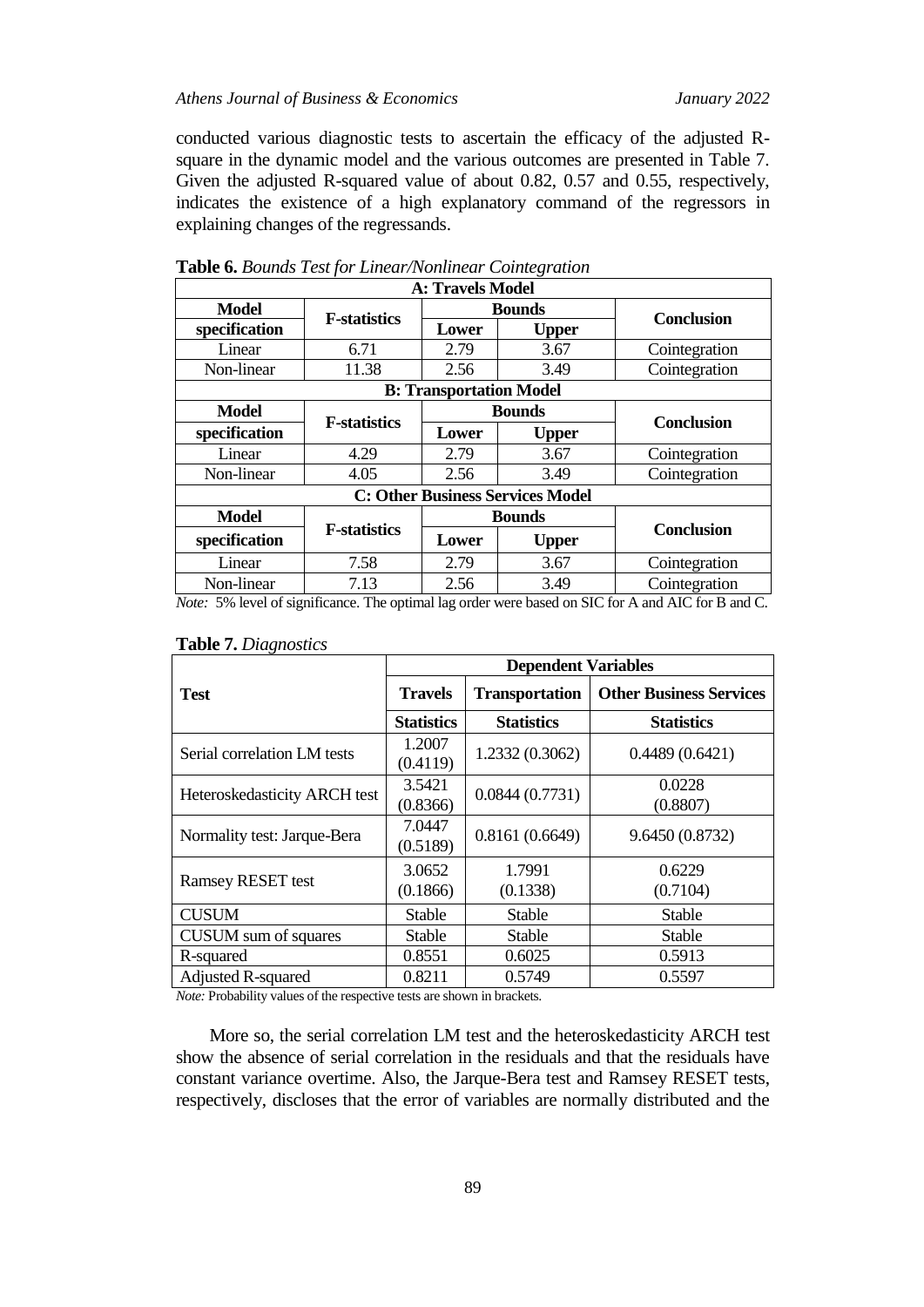model is properly specified while the CUSUM and CUSUM of squares tests shows that the model is stable since the appraised model lies within the 5 per cent bound. In all the tests, the null hypothesis indicates that there is no serial correlation, no heteroscedasticity, and normally distributed errors. The three models passed all the diagnostic tests as presented in Table 7 as all the p-values exceed the various 5 percent levels of significance.

Short–run and long–run results are presented in Tables 8 and 9. The results in Tables 8 and 9, reveals that all the parameters conform to a priori expectation both in the short– and long– run. The short–run result in Table 8 shows that the first lag of travels, transportation and other business services except TBOBTSNI was positive but only significantly impacted on the current TBTRVNN.

| <b>A: Travels</b>                 |                    |                   |             |        |  |  |  |  |
|-----------------------------------|--------------------|-------------------|-------------|--------|--|--|--|--|
| <b>Travels</b>                    | <b>Coefficient</b> | <b>Std. Error</b> | t-Statistic | Prob.  |  |  |  |  |
| TBTRVNN(-1)                       | 0.2655             | 0.1153            | 2.3035      | 0.0084 |  |  |  |  |
| <b>ALBDC POS</b>                  | 0.1018             | 0.0142            | 7.1889      | 0.0000 |  |  |  |  |
| <b>ALBDC NEG</b>                  | 2.6283             | 0.6534            | 4.0223      | 0.0004 |  |  |  |  |
| $ALBDC NEG(-1)$                   | 1.8094             | 0.8043            | 2.2497      | 0.0020 |  |  |  |  |
| <b>ALGDPNeth</b>                  | $-1.0231$          | 7.2411            | $-0.1413$   | 0.8886 |  |  |  |  |
| <b>LGDPNIG</b>                    | $-1.8708$          | 3.8944            | $-0.4804$   | 0.6346 |  |  |  |  |
| $ECM(-1)$                         | $-0.9982$          | 0.1372            | $-7.2785$   | 0.0000 |  |  |  |  |
| <b>B:</b> Transportation          |                    |                   |             |        |  |  |  |  |
| TBTRNNI(-1)                       | 0.2237             | 0.1857            | 1.2046      | 0.2375 |  |  |  |  |
| <b>ALBDC POS</b>                  | $-0.0407$          | 0.0136            | $-2.9995$   | 0.0071 |  |  |  |  |
| <b>ALBDC NEG</b>                  | $-0.5033$          | 0.2004            | $-2.5111$   | 0.0014 |  |  |  |  |
| <b>ALGDPNeth</b>                  | 4.9153             | 1.1545            | 4.2574      | 0.0002 |  |  |  |  |
| <b>LGDPNIG</b>                    | $-1.7085$          | 0.4928            | $-3.4671$   | 0.0649 |  |  |  |  |
| $ECM(-1)$                         | $-0.7763$          | 0.1461            | $-5.3140$   | 0.0000 |  |  |  |  |
| <b>C: Other Business Services</b> |                    |                   |             |        |  |  |  |  |
| $\triangle TBOTBSNI(-1)$          | $-0.1155$          | 0.1711            | $-0.6754$   | 0.5039 |  |  |  |  |
| <b>ALBDC POS</b>                  | 0.1326             | 0.0445            | 2.9838      | 0.0076 |  |  |  |  |
| <b>ALBDC NEG</b>                  | $-0.3432$          | 0.0881            | $-3.8964$   | 0.0011 |  |  |  |  |
| <b>ALGDPNeth</b>                  | $-0.2144$          | 0.3451            | $-0.6212$   | 0.5385 |  |  |  |  |
| <b>LRGDPNIG</b>                   | 0.0969             | 0.3030            | 0.3199      | 0.7510 |  |  |  |  |
| $ECM(-1)$                         | $-1.1155$          | 0.1595            | $-6.9932$   | 0.0000 |  |  |  |  |

**Table 8.** *NARDL Short–Run Results*

The positive and negative (current and first lag) of Bureau de change exchange rate (BDC) positively and significantly impacted on travels trade balance (TBTRVNN) asymmetrically. Also, an asymmetric relationship exists in the transportation (TBTRNNI) trade balance model. This is attributed to the positive and negative Bureau de change exchange rate (BDC) with a positive and significant impact.

This implies that if there is an increased inflow of foreign currency into Nigeria, this will increase the wealth of the citizens and the country at large. This will in turn improves the country's gross domestic product. Conversely, the other business services (TBOTBSNI) trade balance model observed an asymmetric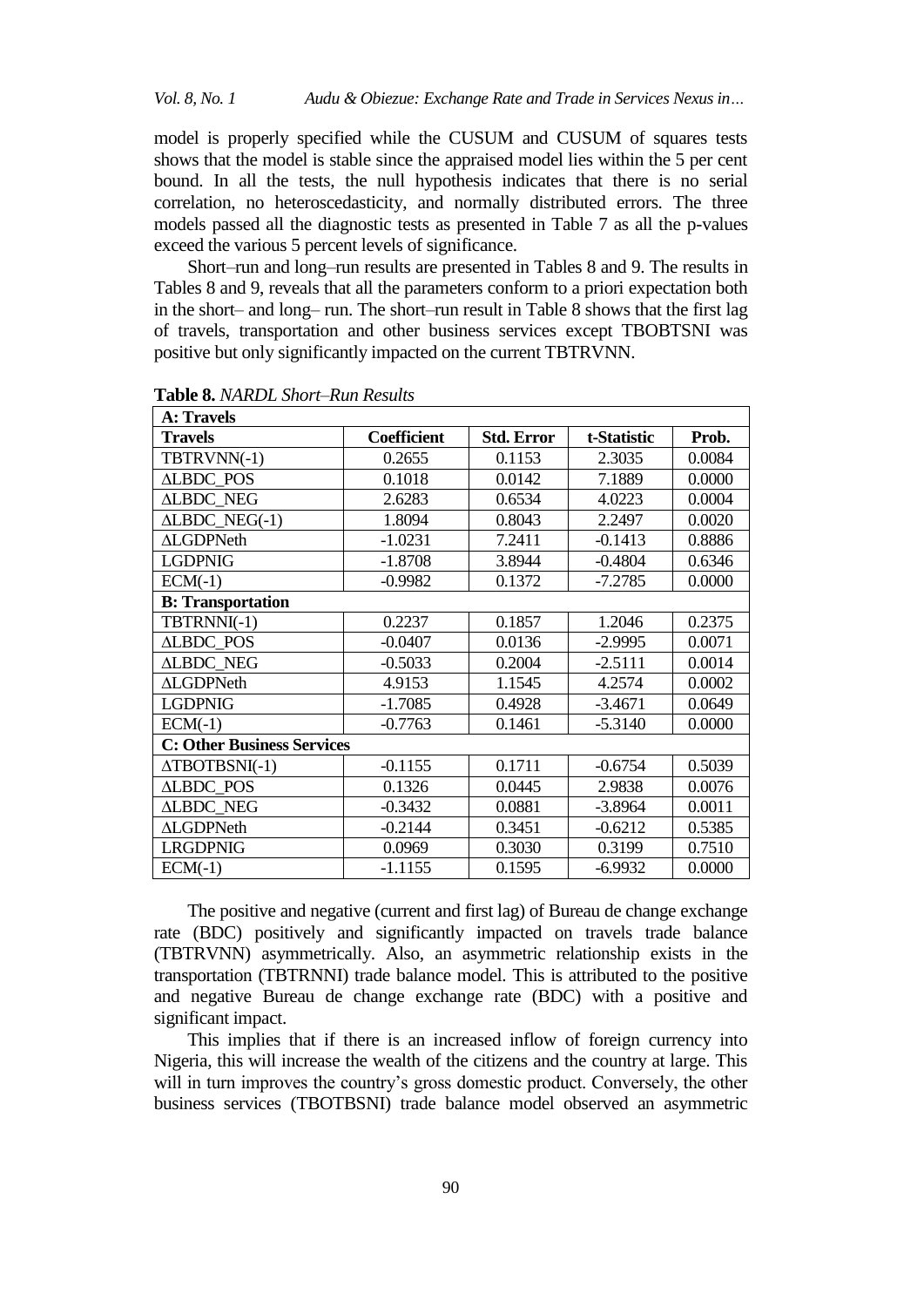relationship in the positive and negative Bureau de change exchange rate (BDC) but with a negative and significant impact. This infers that appreciation of the country's currency, the naira may adversely effects the other business services but not the travels and transportation sectors. The increase in Nigeria's income may support to enhance exports of Netherlands, while rise in Netherland's income could have negative effects on the services sectors. These findings were in consonance with Chesson et al. (2018), Bahmani-Oskooee and Hajilee (2011), Bahmani-Oskooee et al. (2006) and supported by the empirical findings of Bahmani-Oskooee and Arize (2020), Mahmood and Al-Khateeb (2017) who opined that devaluation confirms existence of J-curve after some lag and thus, the existence of asymmetric relationship between the services sectors and exchange rate in both the short- and long- run.

| <b>A: Travels</b>                 | Coefficient | <b>Std. Error</b> | t-Statistic | Prob.  |
|-----------------------------------|-------------|-------------------|-------------|--------|
| C                                 | 0.0613      | 0.5098            | 0.1203      | 0.4482 |
| TBTRVNN(-1)                       | $-1.0597$   | 0.1737            | $-6.0996$   | 0.0000 |
| ALBDC_POS)                        | $-1.2101$   | 0.3698            | $-3.2721$   | 0.0051 |
| $ALBDC\_NEG(-1)$                  | $-0.7831$   | 0.2106            | $-3.7176$   | 0.0019 |
| <b>ALGDPNeth</b>                  | $-0.9654$   | 0.2800            | $-3.448$    | 0.0038 |
| <b>LRGDPNIG</b>                   | $-1.7654$   | 0.7138            | $-2.4732$   | 0.0073 |
| <b>B:</b> Transportation          |             |                   |             |        |
| C.                                | $-2.6474$   | 1.8823            | $-1.4064$   | 0.1695 |
| TBTRNNI(-1)                       | $-0.7763$   | 0.1857            | $-4.1807$   | 0.0002 |
| ALBDC_POS                         | $-0.3907$   | 0.1287            | $-3.0350$   | 0.0009 |
| $ALBDC_POS(-1)$                   | $-0.2232$   | 0.0313            | $-7.1358$   | 0.0000 |
| <b>ALBDC_NEG</b>                  | $-0.3033$   | 0.0404            | $-7.5021$   | 0.0000 |
| <b>ALGDPNeth</b>                  | 4.9153      | 1.6642            | 2.9536      | 0.0046 |
| $ALGDPNeth(-1)$                   | 0.2086      | 0.7100            | 0.2939      | 0.7708 |
| LGDPNIG)                          | $-1.7085$   | 0.5375            | $-3.1788$   | 0.0017 |
| $LGDPNIG(-1)$                     | $-0.6107$   | 0.6398            | $-2.7784$   | 0.9614 |
| <b>C: Other Business Services</b> |             |                   |             |        |
| $\mathsf{C}$                      | 1.5923      | 0.8027            | 1.9836      | 0.0552 |
| $\triangle TBOTBSNI(-1)$          | $-1.1155$   | 0.1711            | $-6.5204$   | 0.0000 |
| <b>ALBDC_POS</b>                  | 0.3665      | 0.1345            | 0.7344      | 0.0087 |
| <b>ALBDC_NEG</b>                  | $-0.1432$   | 0.0381            | $-1.6258$   | 0.0023 |
| <b>ALGDPNeth</b>                  | $-0.3451$   | 0.1144            | $-0.6212$   | 0.0071 |
| <b>LGDPNIG</b>                    | 0.3030      | 0.0969            | 0.3199      | 0.0057 |

**Table 9.** *NARDL Long–Run Results*

This will translate to a worsening of the country's gross domestic product. The real GDP of Netherlands and Nigeria negatively influenced travels and other business services. However, the variables were statistically insignificant, same scenario was observed in the transport model for Nigeria's GDP. This means that a contraction of GDP in both economies would worsen the travels, transportation and other business services balance in Nigeria. The real GDP of Nigeria positively influenced transportation balance but was also statistically insignificant. This implies that an increase in Nigeria's GDP would greatly improve transportation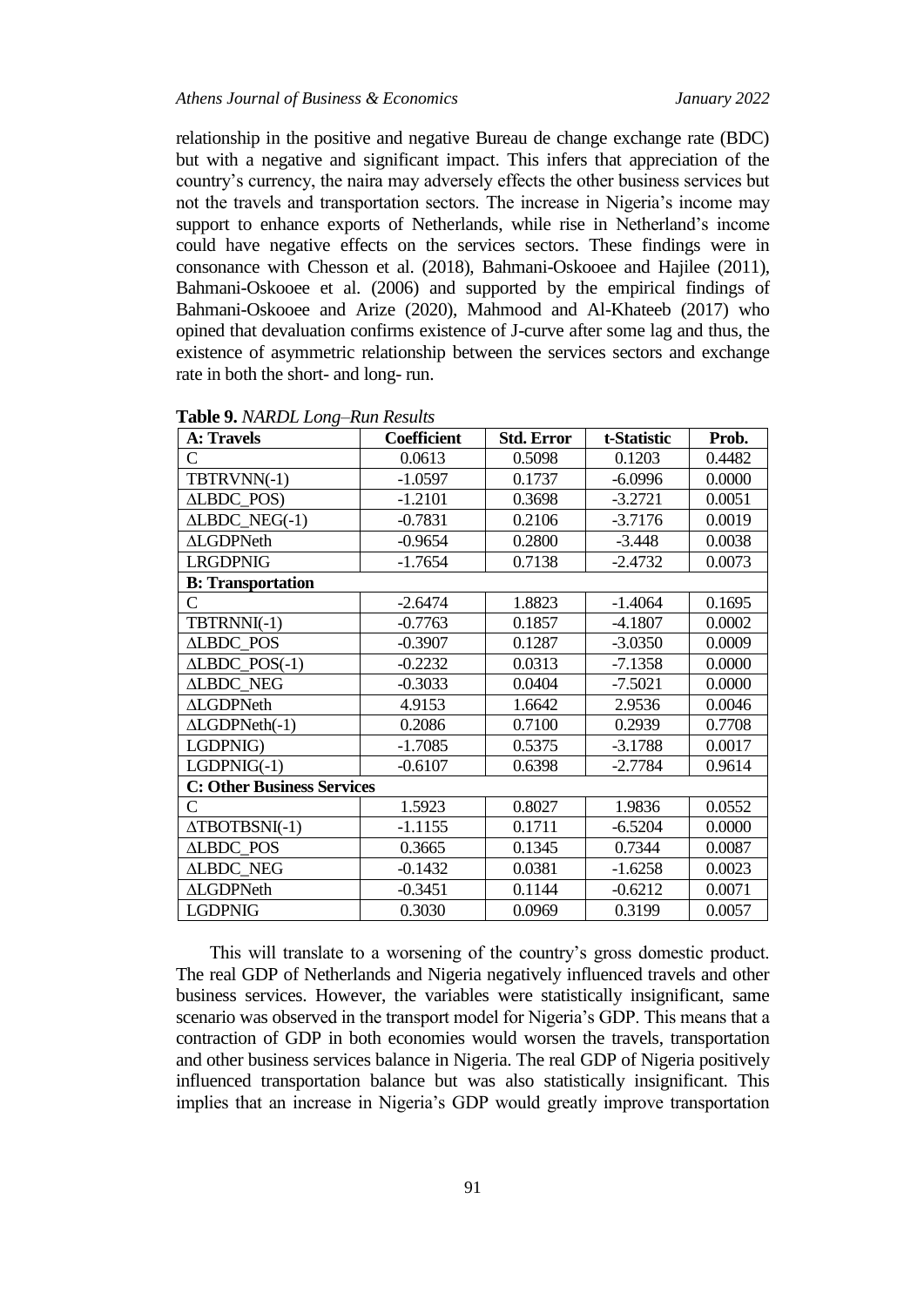services balance, Bahmani-Oskooee and Arize (2020), Bahmani-Oskooee and Harvey (2017) and Mahmood and Al-Khateeb (2017) also elucidated a similar result. They also found asymmetric exchange rate and service sector behaviour was strongly evident in both the long run and short run, while it was only significant in the long run for Chesson et al. (2018).

The error correction term was properly signed as expected and the speed of adjustment was 99.8%, 77.6% and 111.5%, respectively. This implies that travels, transportation and other business services trade balance adjust by 99.8%, 77.6% and 111.5%, respectively to the changes in exchange rate in the previous period. Hence, the period it will take to completely adjustment to a given change in BDC is almost eight quarters for Travels and other business services model and twelve quarters for transportation model.

Haven ascertained the asymmetry presence in the Travels, Transportation and Other business services model, we present the long-run asymmetric dynamics as presented in Table 6. The first lag of travels, transportation and other business services negatively and significantly impacted on their current values. This implies that if their first lag increases by a percent, Travels, Transportation and Other business services will decrease by their respective coefficient.

Furthermore, the positive (POS) components of the main regressor variables in all the three models were statistically significant. However, it negatively influenced the behaviour of travels and transportation variables and positively influenced other business services in the long-run. For instance, a 1% rise in BDC\_POS, BDC\_NEG in Travels, would results in travels balance decreasing by 1.21% and 0.78%, respectively in the long–run. Also, a per cent rise in first lag of travels, Netherlands and Nigeria's GDP, would translate to a significant decline in Nigeria's travels balance by 1.06%, 0.97% and 1.77%, respectively. Given the long–run asymmetry in BDC, the result shows that a percentage increase in the exchange rate will result in an asymmetric fall to revenue accruable to Nigeria through travels. These findings were in line with the study by Bahmani-Oskooee and Fariditavana (2016) and Chui et al. (2010), on J-curve curve phenomenon and US trade imbalance and real exchange rate, respectively, and Chesson et al. (2018) for long run asymmetry only.

The Granger Causality test in Table 10 was implemented under the NARDL model. The variables in the model were assessed at both level and first difference in an ARDL context. The lag length criterion was automatically selected. The nonlinear autoregressive distributed lag model was evaluated using four lag and the result reveals the absence of autocorrelation. The result in Table 7 show three types of Granger causalities were examine, namely Short-run, long-run and strong NARDL causality test.

The result shows that all the variables in the short-run except LRGDPNIG were significant in the three models, for the long-run test all the variables were significant while for strong test, only the LBDC\_POS and LBDC\_NEG were significant for Travels, and except LRGDPNIG all other variables significant in the Transportation and Other Business Services Model. This confirms the existence of convergence of the system back to equilibrium position, which satisfies equations (2, 3 and 4). Furthermore, a mutual (short-run, long-run and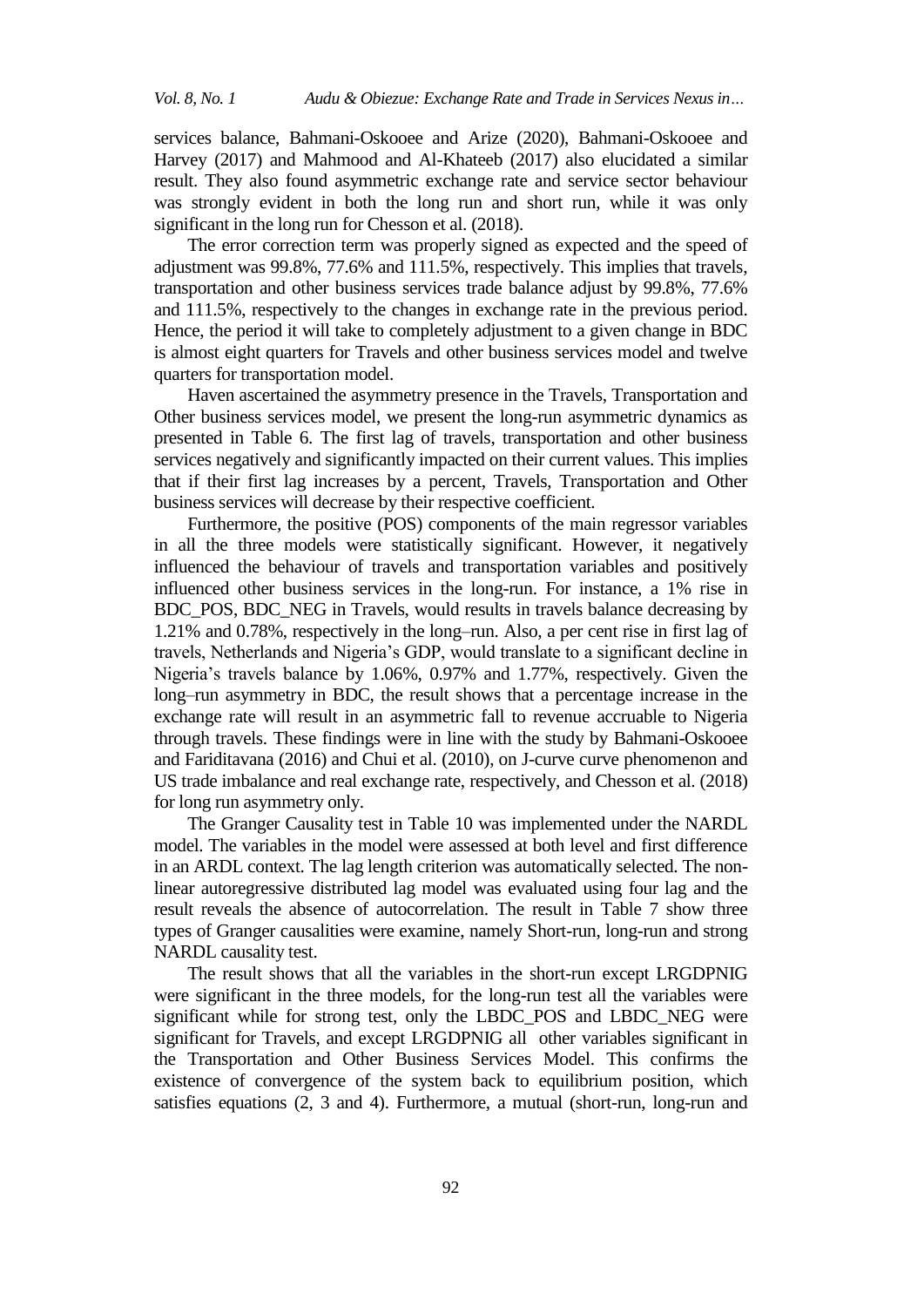strong) causality also exists between the selected macroeconomic variables, Travels, Transportation and Other Business Services balance which confirms the existence of bi-directional causality between the variables.

| A: Travels                        |                  |         |                 |         |               |         |
|-----------------------------------|------------------|---------|-----------------|---------|---------------|---------|
| A: Travel                         | <b>Short-Run</b> | p-value | <b>Long-Run</b> | p-value | <b>Strong</b> | p-value |
| <b>ALBDC POS</b>                  | 8.3631           | 0.0008  | 28.202          | 0.0000  | 7.9110        | 0.0049  |
| <b>ALBDC NEG</b>                  | 13.030           | 0.0003  | 28.202          | 0.0000  | 7.6804        | 0.0056  |
| <b>ALGDPNeth</b>                  | 12.134           | 0.0004  | 28.202          | 0.0000  | 0.9056        | 0.3413  |
| <b>LGDPNIG</b>                    | 0.0504           | 0.8223  | 28.202          | 0.0000  | 0.0008        | 0.9769  |
| <b>B:</b> Transportation          |                  |         |                 |         |               |         |
| <b>ALBDC POS</b>                  | 18.0472          | 0.0000  | 17.4781         | 0.0000  | 12.2029       | 0.0005  |
| <b>ALBDC NEG</b>                  | 8.2900           | 0.0002  | 17.4781         | 0.0000  | 32.6284       | 0.0000  |
| <b>ALGDPNeth</b>                  | 3.4039           | 0.0650  | 17.4781         | 0.0000  | 4.4897        | 0.0341  |
| <b>LGDPNIG</b>                    | 2.2561           | 0.1331  | 17.4781         | 0.0000  | 0.6501        | 0.4201  |
| <b>C: Other Business Services</b> |                  |         |                 |         |               |         |
| <b>ALBDC POS</b>                  | 10.5393          | 0.0009  | 42.5162         | 0.0000  | 40.2401       | 0.0000  |
| <b>ALBDC NEG</b>                  | 12.6431          | 0.0003  | 42.5162         | 0.0000  | 34.0046       | 0.0000  |
| <b>ALGDPNeth</b>                  | 10.3859          | 0.0012  | 42.5162         | 0.0000  | 6.0490        | 0.0139  |
| <b>LGDPNIG</b>                    | 0.1023           | 0.7491  | 42.5162         | 0.0000  | 11.4234       | 0.0007  |

**Table 10.** *NARDL Causality*

To confirm the existence of asymmetry in our model, we carried out the Wald tests both in the long and the short-run. The Wald test null hypothesis for long-run symmetry was rejected and the alternative hypothesis accepted because the calculated F-statistic exceeds the upper critical bound value in all the cases (see Table 11).

| A: Travels                        |                   |                    |
|-----------------------------------|-------------------|--------------------|
| Test                              | <b>Statistics</b> | <b>Probability</b> |
| F-statistic                       | 155.7139          | 0.0000             |
| <b>B:</b> Transportation          |                   |                    |
| F-statistic                       | 4.1718            | 0.0052             |
| <b>C: Other Business Services</b> |                   |                    |
| F-statistic                       | 97.3019           | 0.0000             |

We also test for the long-run multipliers effects for asymmetrical in the three models as presented in A, B and C of Figure 1. The upper and lower thinned dotted line represents the 95% confidence interval bound. The upper thick dashed black line represents the cumulative dynamics of Travels, Transportation and Other Business Services, respectively, with respect to a per cent rise (negative shock) in BDC while the lower thick solid black solid line denote the influence of a per cent positive shock (decrease) hitting BDC in Travels, Transportation and Other Business Services, respectively.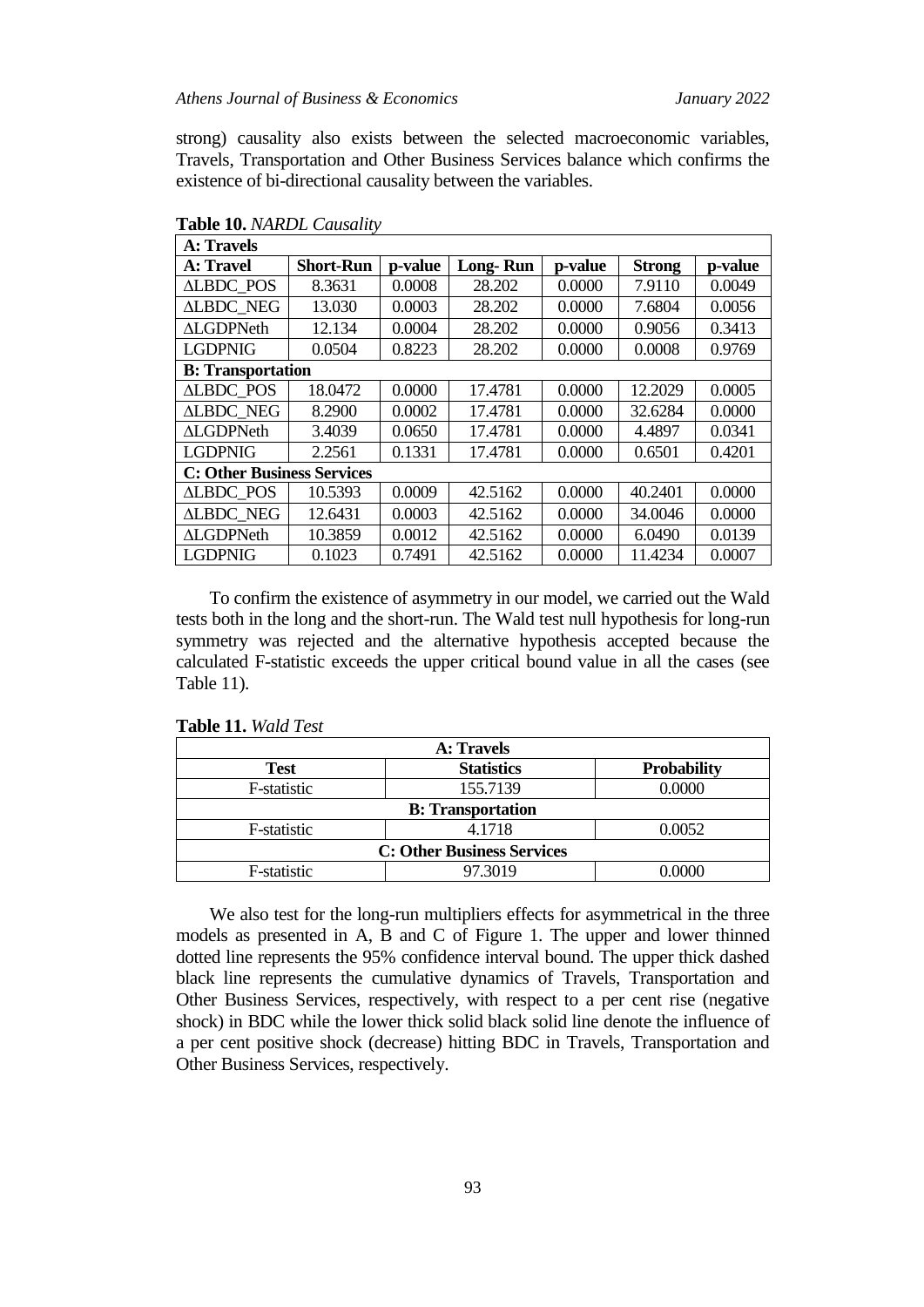**Figure 3.** *Dynamic Multiplier Effects - Asymmetric LR & Symmetric SR for a 1% Exchange Rate Shock on Travels, Transportation and Other Business Services*



The red thick dotted line between the 95% confidence intervals provides the difference between a positive and negative reactions. Figure 1, illustrates that the negative component of BDC drives the asymmetry in relation to Travels, Transportation and Other Business Services, respectively. Accordingly, the reaction of Travels, Transportation and Other Business Services during periods when BDC depreciate (loss in value) surpasses that in periods of increase. However, from 2014Q1 to 2018Q4, the asymmetric response was driven mainly by the negative component in all three model.

In each model and each shock, Figure 3 (A, B and C), presents the dynamic multiplier for a positive shock (thick dashed line), for a negative shock (dotted thick line), and the difference between the positive and negative multipliers (dotted red line), along with its 95% confidence interval. Acceptance of long-run asymmetry means that zero do fall within the confidence interval in the long run.

## **Conclusion**

Our paper employed the recent Shin et al. (2014) NARDL econometric methodology, to investigate the existence and nature of definite reactions of exchange rate for the period 2008Q1 to 2018Q4. Asymmetries in the adjustment of exchange rate were found in the three models. The study implemented a more flexible modelling approach that cautiously make a distinction concerning the short–run and the long– run performances, which allow one to resolve some mystifying evidence in extant literature and to explicate some obvious ambiguities.

The results reveal that the short-run adjustment in exchange rate in Nigeria's Transportation and Other Business Services is symmetric. The result also affirmed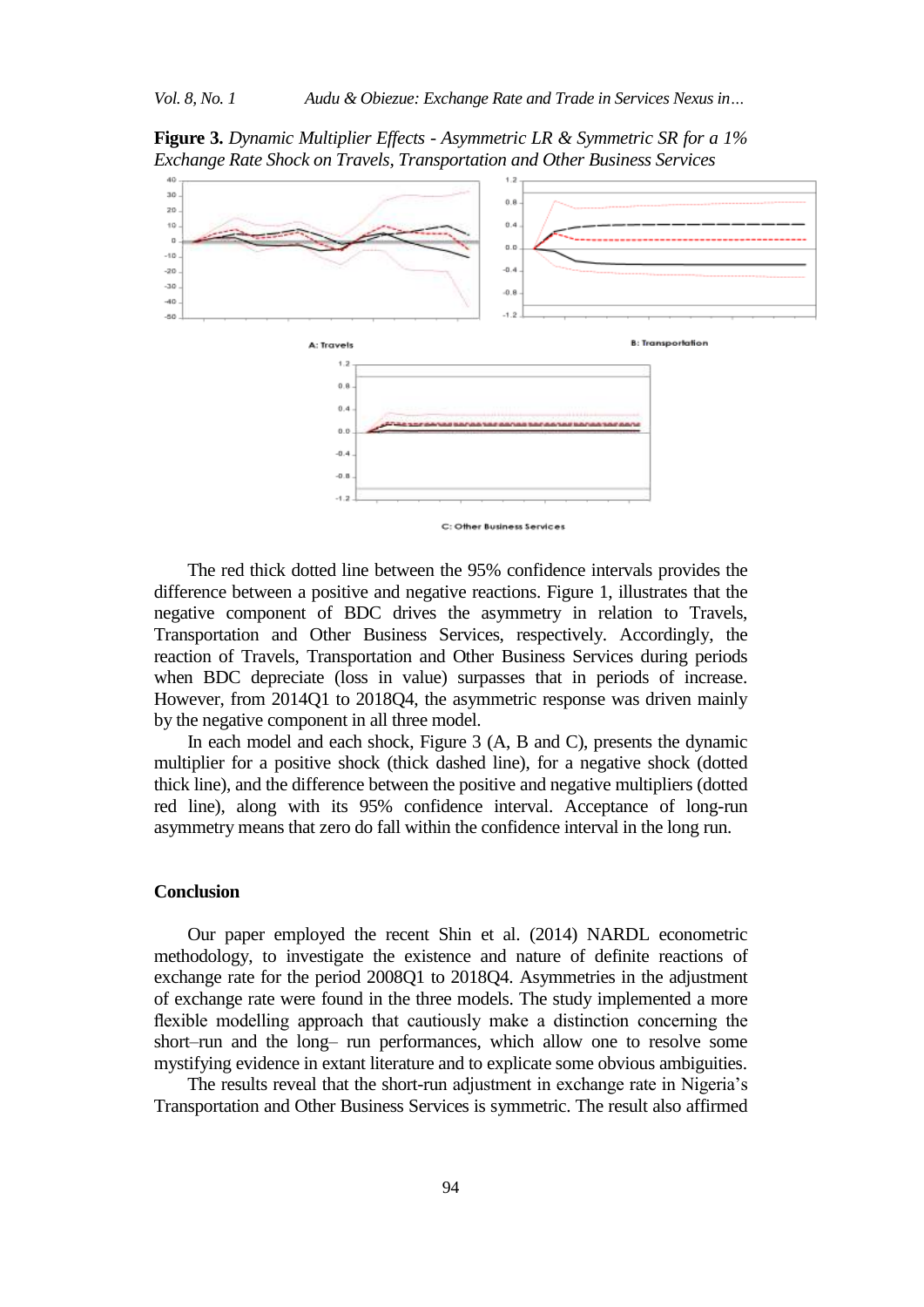that in all the three NARDL estimates, our results indicated evidently that linearity do not apply in both the short– and long– run responses. It also proves that the negative non-linearity of exchange rate to Travels, Transportation and other Business Services changes is evident between Nigeria and Netherlands. A positive non-linearity with regard to exchange rate, characteristics in all three services sectors analyzed. We discovered "asymmetric asymmetry" the coexistence of a negative and positive non-linearity with regard to bureau de change exchange rate. Finally, the exchange rate depreciation pass in the disaggregated service balance increased larger in travels than that found in transportation and other business services.

The findings from this study can be extended in several perspectives. For example, the analysis of the presence a hysteretic effects in the exchange rate adjustment mechanism would be an interesting development for Nigeria. Furthermore, our investigation was based on only on two regimes (that is, the positive and negative regimes) of bureau de change exchange rate changes. This can be attributed to the low level of the impact of diversification changes, which are distributed differently. Since this is beyond the scope of this paper, we leave it future research.

## **References**

- Abogan OP, Akinola E, Baruwa O (2014) Non-oil export and economic growth in Nigeria. *Journal of Research in Economics and International Finance* 3(1): 1–11.
- Aliyu SUR (2010) Exchange rate volatility and export trade in Nigeria: an empirical investigation. *Applied Financial Economics* 20(13): 1071–1084.
- Aliyu JA, Tijjani MS (2015) Asymmetric cointegration between exchange rate and trade balance in Nigeria. *Cogent Economics & Finance* 3(1): 1045213.
- Atil A, Lahiani A, Nguyen DK (2014) Asymmetric and nonlinear pass- through of crude oil prices to gasoline and natural gas prices. *Energy Policy* 65(Feb): 567–573.
- Babatunde MA (2016) Estimating price and income elasticities of trade in services in Nigeria. *Ibadan Journal of the Social Sciences* 14(1): 28–49.
- Baggs J, Beaulieu E, Fung L (2010) Are service firms affected by exchange rate movements? *Review of Income and Wealth* 56(s1): 156–176.
- Bahmani-Oskooee M, Economidou C, Goswami GG (2006) Bilateral J-curve between the UK vis-à-vis her major trading partners. *Applied Economics* 38(8): 879–888.
- Bahmani-Oskooee M, Hajilee M (2011) Impact of exchange rate uncertainty on commodity trade between US and Sweden*. Applied Economics* 43(24): 3231–3251.
- Bahmani-Oskooee M, Fariditavana H (2016) Nonlinear ARDL approach and the J-curve phenomenon. *Open Economies Review* 27(1): 51–70.
- Bahmani-Oskooee M, Harvey H (2017) The asymmetric effects of exchange rate changes on the trade balance of Singapore. *Global Economy Journal* 17(4): 20170055.
- Bahmani-Oskooee M, Arize AC (2020) On the asymmetric effects of exchange rate volatility on trade flows: evidence from Africa. *Emerging Markets Finance and Trade* 56(4): 913–939.
- Bussiere M (2013) Exchange rate pass‐through to trade prices: the role of nonlinearities and asymmetries. *Oxford Bulletin of Economics and Statistics* 75(5): 731–758.
- Chesson A, Marilyn T, Haynes J (2018) *Asymmetries in trade data–diving deeper into UK bilateral trade data*. Office for National Statistics.